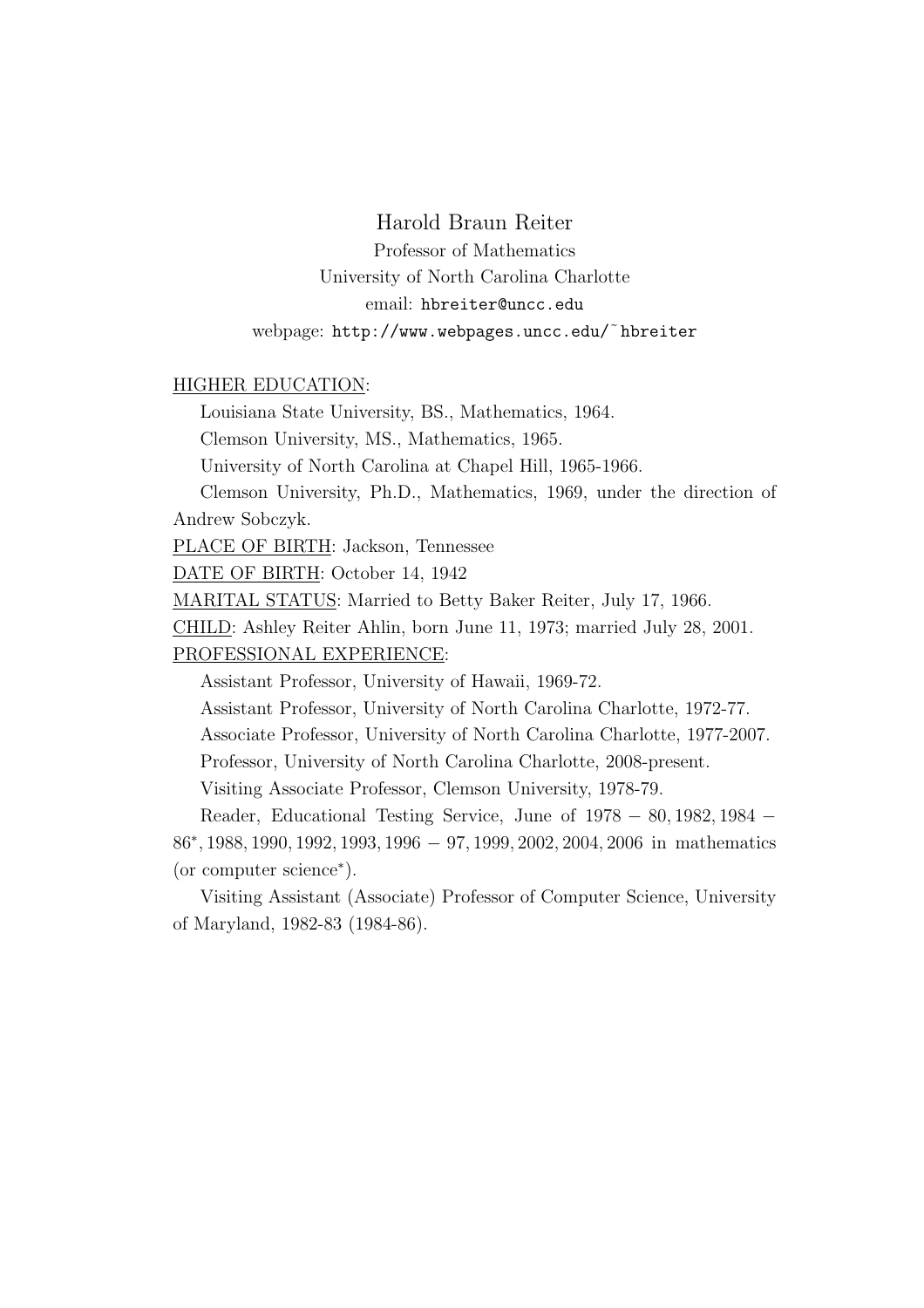Associate Chairman, Department of Computer Science, University of Maryland, 1985-86.

Visiting Assistant (Associate) Professor, University of Hawaii, Summers 1977, (1987, 1989).

Faculty, Research Science Institute (RSI), summer program for gifted high school students, at MIT, July-August, 1992.

Faculty, Summer Ventures in Science and Mathematics, University of North Carolina Charlotte, July, 1993, 1994, 1995, 1996, 1997, 1999. Assistant Director in 1995-98.

Resident Director, University of North Carolina Charlotte-Kingston Exchange Program, and Visiting Professor, Kingston University, Kingston-Upon-Thames, United Kingdom, 1993-94.

During each of the summers 2006-2018, I've worked at two or more summer camps for elementary, middle school, and high school children and at workshops for teachers. The organizations sponsoring these activities are American Institute of Mathematics, Math Zoom(2006-2011), Awesome Math(2008-2010), Math Path (2012, 2017), Texas MathWorks(2011-2013), Epsilon Camp (2010-2016), and Punahou School (Honolulu). During the summer of 2010, I served as local director, and director of teacher training for the Charlotte venue of Math Zoom. In 2018 I founded Exotic Arithmetic, LLC which offers enrichment to local middle and high school students. I also offer one-on-one tutorial sessions for students of Indonesia and other countries.

Leadership Team, Mathematics Teacher Circles, American Institute of Mathematics, 2008-2012.

In summer 2010 I taught middle school students Bangalore, India for Mathematics, Science, Art, and Technology (AMSAT). In April, 2014, I worked with students and teachers in Bogor and Bali, Indonesia. In November, 2014, and then again in April 2016, I worked with students and teachers in Navajo Nation. In October, 2015 and in July 2016, I enjoyed a working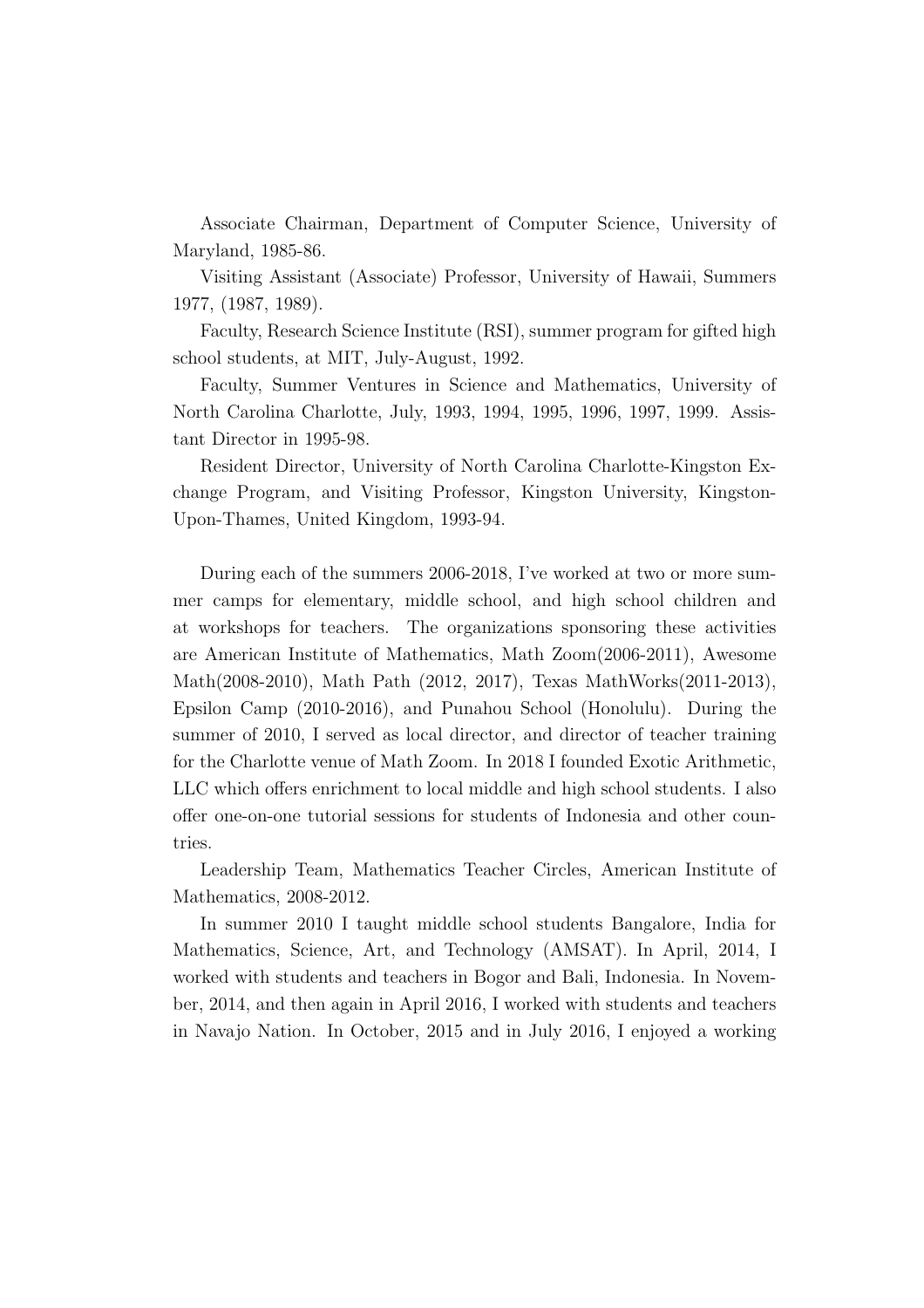trip to Chengdu, China where I gave four lectures, and Shanghai, China where I gave one lecture.

### OTHER CONTRIBUTIONS:

Mathematical Association of America representative on the Committee for American Mathematics Competitions, 1984-1990.

Mathematical Association of America chair of the Council on Outreach, (later Council on Communities) from its inception to 2012.

Chair of the North Carolina High School Mathematics Contest Committee, 1987-1991.

Teacher awards review committees, including the 1987 Presidential Awards Committee for North Carolina and the NationsBank Award Committee, 1989-1993, National Presidential Awards, 2004-5, 2007-9 and 2011-12.

Referee for several mathematics journals, including the Transactions of the American Mathematical Society, The Mathematics Teacher and Mathematics Magazine, College Math Journal and International Journal of Mathematics and Mathematical Sciences.

Author of more than 38 reviews for the Mathematical Reviews.

Founder and continuing supporter of the Charlotte Mathematics Club, which each year attracts more than 60 students, grades 7-10, who want to work challenging problems in a good social environment, 1987-present.

Founder of and director (1991–97) of the Mecklenburg Mathematics Club(MMC) for students in grades 4-6, 1990-present (there were more than 110 members in 1991-92). Also, I coordinate the two chapters of MMC, MMC Central and MMC South.

In partnership with Betty Reiter, I directed both the American High School Mathematics Exam (now called AMC10 and AMC12) and the American Junior High School Mathematics Exam (now called AMC8) for North Carolina. Randy Harter, math supervisor for Buncombe County (NC) has taken on the position of directing the AMC 8 for North Carolina effective September, 2002. I continued to serve as director for the AMC 10 and AMC 12 until 2012 when MAA did away with state directors.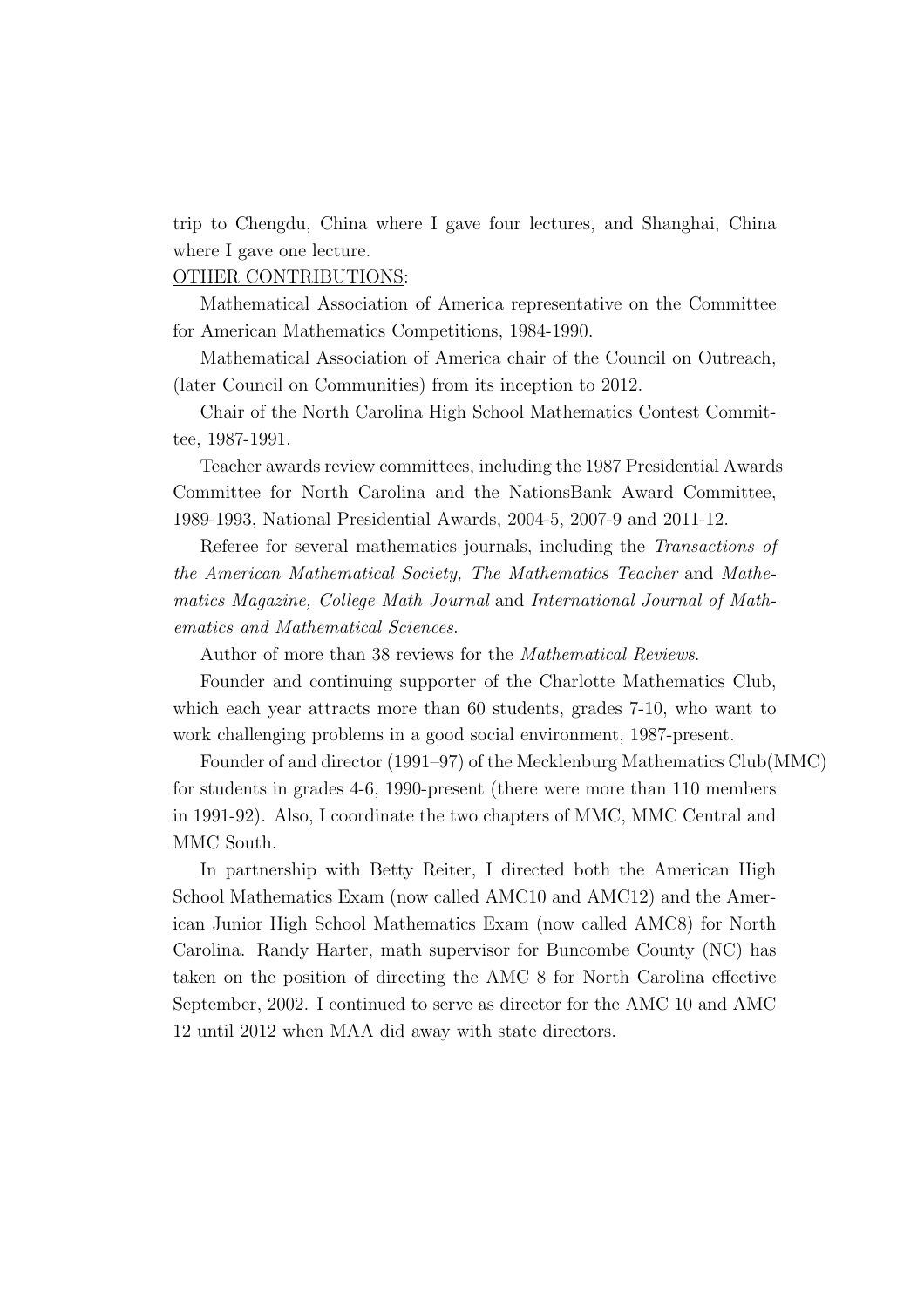Founder and first advisor of the chapter of Pi Mu Epsilon, which grew out of the departmental Math Club in the early 1970's. I solicited the mural Men in Mathematics from IBM and had it framed and mounted in the UNC Charlotte Mathematics Department. Starting again in 2008, I am faculty advisor to our UNC Charlotte chapter.

Founder of the UNCC High School Mathematics Contest, 1980. It is now called the UNC Charlotte Super Competition.

Member of the two-person outside evaluation team for the Department of Mathematics at the University of Tennessee Chattanooga, April 1989.

Member of the MATHCOUNTS Question Writing Committee, 1990-93, 1994-95, 1999-2004. I chaired the committee during 2003-2004.

First chairman of the David Hilbert Award Committee, a committee of the World Federation of National Mathematics Competitions, 1992-2000.

Admissions Committee, The North Carolina School of Science and Mathematics, 1990-91.

Section Lecturer, Mathematical Association of America, 1990-1993.

Chairman, American High School Mathematics Exam Committee, 1993- 99.

Member, American Invitational Mathematics Exam Committee, and the United States Mathematical Olympiad committee, 1993-99.

Moderator, Mathematics Challenge for Young Australians, Challenge Stage, 1993-97, 2002-2003.

Member, British Mathematical Olympiad Committee, 1993-94.

Deputy Leader, United States Team, International Olympiad in Informatics, Mendoza, Argentina, October 1993.

Member and subcommittee chair, Joint MAA-NCTM Task Force on Competitions, 1994-1995. Chair, MAA Council on Outreach Activities, 2004- 2012.

Vice President, International Tournament of the Towns, 1992-2000.

Grant Proposal Review Panel, National Science Foundation, Teacher Enhancement Directorate, fall, 1994.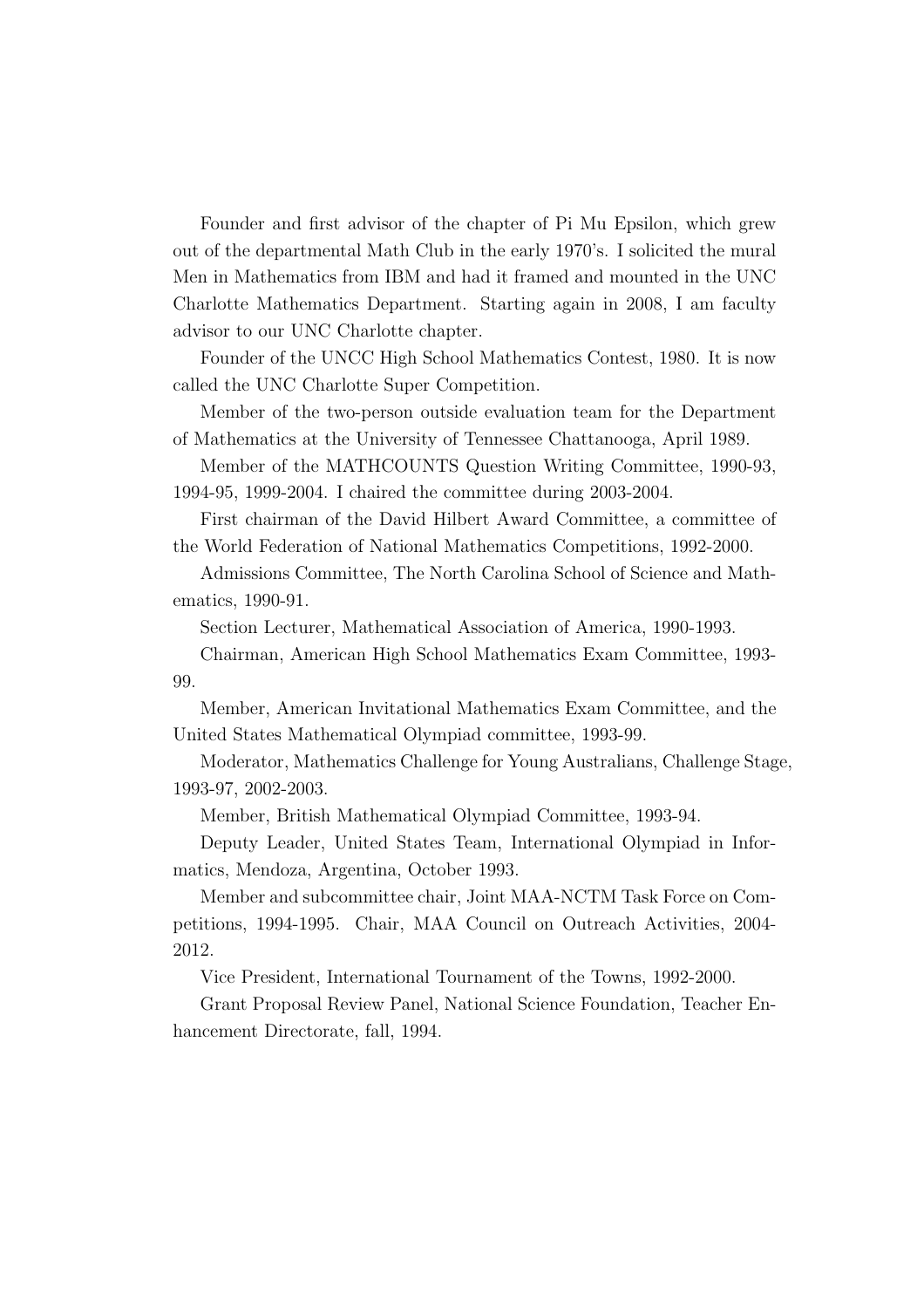Educational Testing Service, SAT II Test Development Committee, 1995- 1998 (chairman, 1997-98).

Faculty Coordinator (at UNCC) for SIAM of the Minority Recruitment Seminar at the annual SIAM meeting, Charlotte, NC, October, 1995.

Member, Cayley Committee, Canadian Mathematics Competitions, 1995- 96. (The Cayley Contest is a national mathematics competition for Canadian tenth graders.)

Chair, Geometry Group, Virginia State Assessment Project, Harcourt Brace & College Board, 1996-7.

Howard Lyons Lecturer, Canadian Mathematics Competition Seminar, June 16-19, 1997; Waterloo, Ontario, Canada.

Member, Board of Advisors, COMAP's High School Math Modeling Competition, 1998-2002.

Member, Distinguished Teaching Award Selection Committee, Southeastern Section of the Mathematical Association of America, 1997-1999. Chairperson, 1999-2000.

Member, American Junior High School Math Exam Committee, 1985-89, 1993-99.

Chairman, Mathematical Association's Committee on Local and Regional Competitions, 1997-2004.

Member, Board of Advisors, Metrolina Regional Scholars Academy, 1999- 2001.

National Chair (with my wife Betty) of MATHCOUNTS Parents Association, 1998-1999.

UNC Charlotte Faculty Athletic Committee, September 2000-present.

UNC Charlotte Residential Appeal Board, 2000-2002.

President, Mu Alpha Theta, 2001-2003.

Presidential Awards Selection Committee member, National Science Foundation sponsored, July 2003, July 2005, September 2007, August 2008, July 2011, 2012 and 2013.

College Board's College-Level Examination Program (CLEP) Pre Calcu-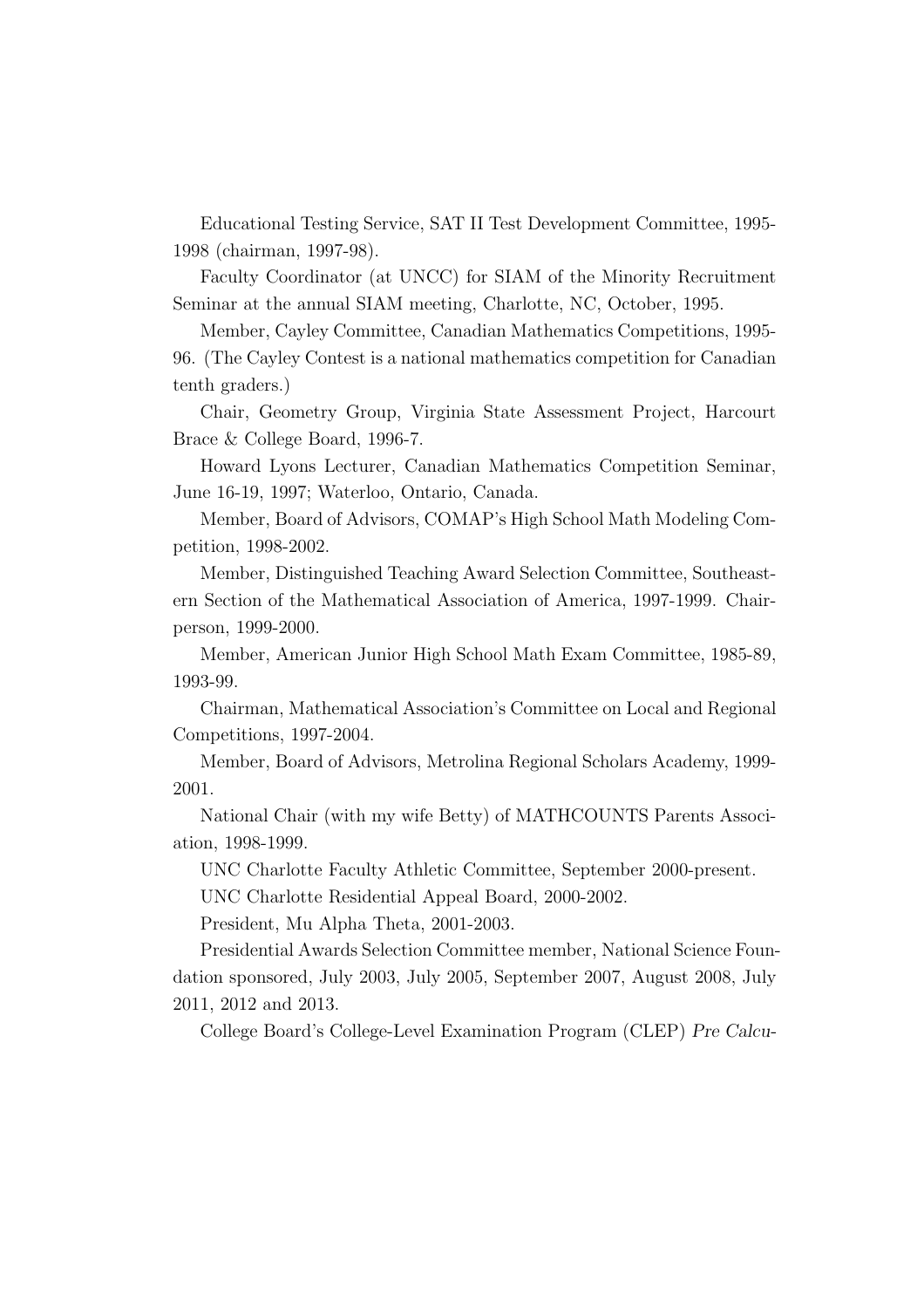lus Mathematics Committee, July 2003-present.

North American Representative on the board of the World Federation of National Mathematics Competitions, July 2004-present.

Chairman, Mathematical Association of America's Edith May Sliffe Award Committee, 2004-2009. Also, I was a member of this committee from 1998 to 2004.

Faculty Advisor to the UNC Charlotte Chess Club, 2004-2007.

Faculty Advisor to the UNC Chapter of Pi Mu Epsilon, 2007-2011.

Coeditor (with Ashley Ahlin), problems section, Pi Mu Epsilon Journal, 2004-2013.

In October 2006, I founded the Charlotte Teacher's Circle and directed it until 2012.

In May 2008, I organized a trip for five three-student teams of high school students to take part in the first Singapore International Math Challenge (SIMC).

In March 2010, I organized the first Julia Robinson Mathematics Festival at UNC Charlotte. It was the first to be held east of the Mississippi. I directed the second, third and fourth such Festival in March 2011 until March 2013. UNC Charlotte will host its 11th annual JRMF in 2020.

In March 2008, I joined the national leadership team of six to host the American Institute of Mathematics' 'How to Run a Teachers' Circle' summer workshops. Since that time, we have hosted two such workshops every summer.

Board member, Art of Problem Solving Foundation, 2007-present.

MTC Network Leadership Team, American Institute of Mathemtics' Mathematical Teacher Circles group.

AWARDS and HONORS:

NationsBank (now Bank of America) Award for Excellence in Teaching at UNC Charlotte, 1988-89.

CASE Professor of the Year nomination by UNC Charlotte. This was the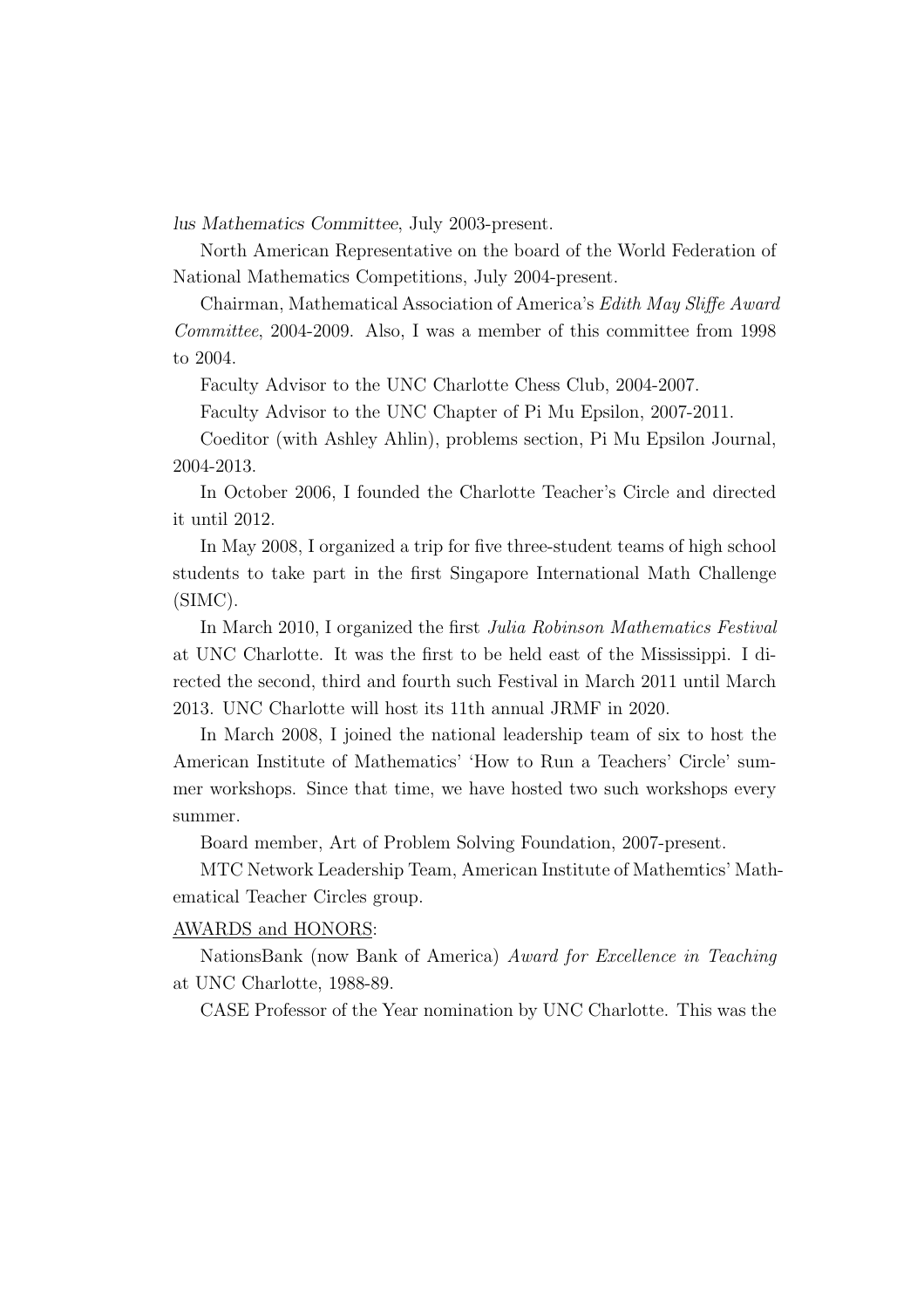first time (1988) UNC Charlotte had nominated a faculty member.

North Carolina Council of Teachers of Mathematics Innovator Award, October, 1997.

Distinguished College or University Teaching Award, Southeastern Section of the Mathematical Association, March, 1997.

Certificate of Appreciation, presented April, 1998 by Professional Engineers of North Carolina's South Piedmont Chapter.

UNC Charlotte Alumni Association Outstanding Faculty Service Award, November, 1999.

Paul Erdös Award, for contributions at the national level, given by the World Federation of National Mathematics Competitions, Melbourne, Australia, August, 2002. Up to 2019, there have been 43 winners worldwide including seven Americans.

In 2009, the **Charlotte Math Club** was presented the *Innovator Award* by the North Carolina Council of Teachers of Mathematics.

W. W Rankin Award, North Carolina Council of Teachers of Mathematics, October, 2009.

On October 11, 2012 I was presented the North Carolina Board of Governors' Award for Public Service at the Board of Governors' meeting in Chapel Hill. The video tape Thomas Todd of UNC TV produced for the event was aired on WUNC TV later in the year. The university held a reception on January 16.

Books Published:

The Contest Problem Book VII, American Mathematics Competitions, 1995- 2000 Contests, 2006 The Mathematical Association of America. ISBN 0- 88385-821-5.

American Mathematics Contests, A Guide to Success with Jon Kane and Y Z. Zou, 2018, Kendall Hunt. ISBN 978-1-5249-5427-7.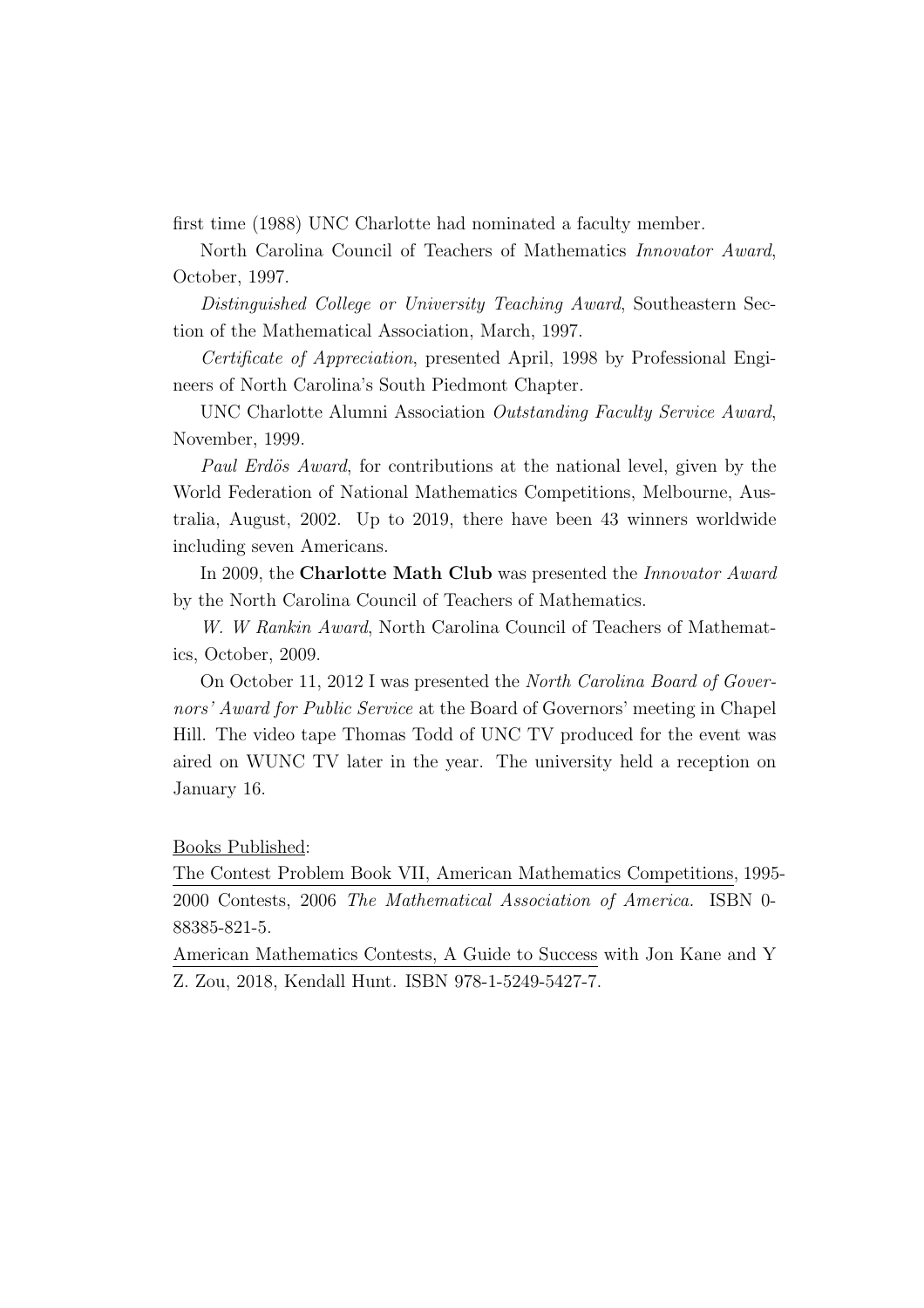#### PUBLICATIONS in Refereed Journals:

- 1. Spaces with Compact Subtopologies, Rocky Mountain Journal of Mathematics, 2 (1972), 239-247, MR 45 #2664.
- 2. Separating Function Algebras, with G. L. Csordas, Nagoya Mathematical Journal, 47 (1972), 101-109, MR 47 #9293.
- 3. Some Results on Separating Function Algebras, with G. L. Csordas, Bulletin of the American Mathematical Society, 78 (1972), 578-581, MR 45 #9139.
- 4. Results and Problems Concerning Compactifications, Compact Subtopologies, and Mapping, with J. Quinn and S. Nadler, Fundamenta Mathematica, 89 (1975), 33-44, MR 52 #4235.
- 5. Convex Sets, Cantor Sets, and a Midpoint Property, Canadian Mathematical Bulletin, 19 (1976), 467-471, MR 56 #1203.
- 6. On the Compactness of the Space of Faces of a Compact Convex Set, with N. M. Stavrakas, Pacific Journal of Mathematics, 73 (1977), 192- 196, MR 57 #4003.
- 7. Defining Relations by Formulas, MATYC Journal, 14 (1980).
- 8. A Magic Pentagram, Mathematics Teacher, 75 (March 1983), 174-177.
- 9. A Note on Knight Interchange Problems, Journal of Recreational Mathematics, **16** (1983-84), 7-11, MR 85d #05221.
- 10. A Regular Expression for Binary Multiples of Three, Journal of Mathematics and Computer Education (Fall 1985), 159-162.
- 11. Problem Solving with Magic Rectangles, Mathematics Teacher, 79 (April 1986), 242-245.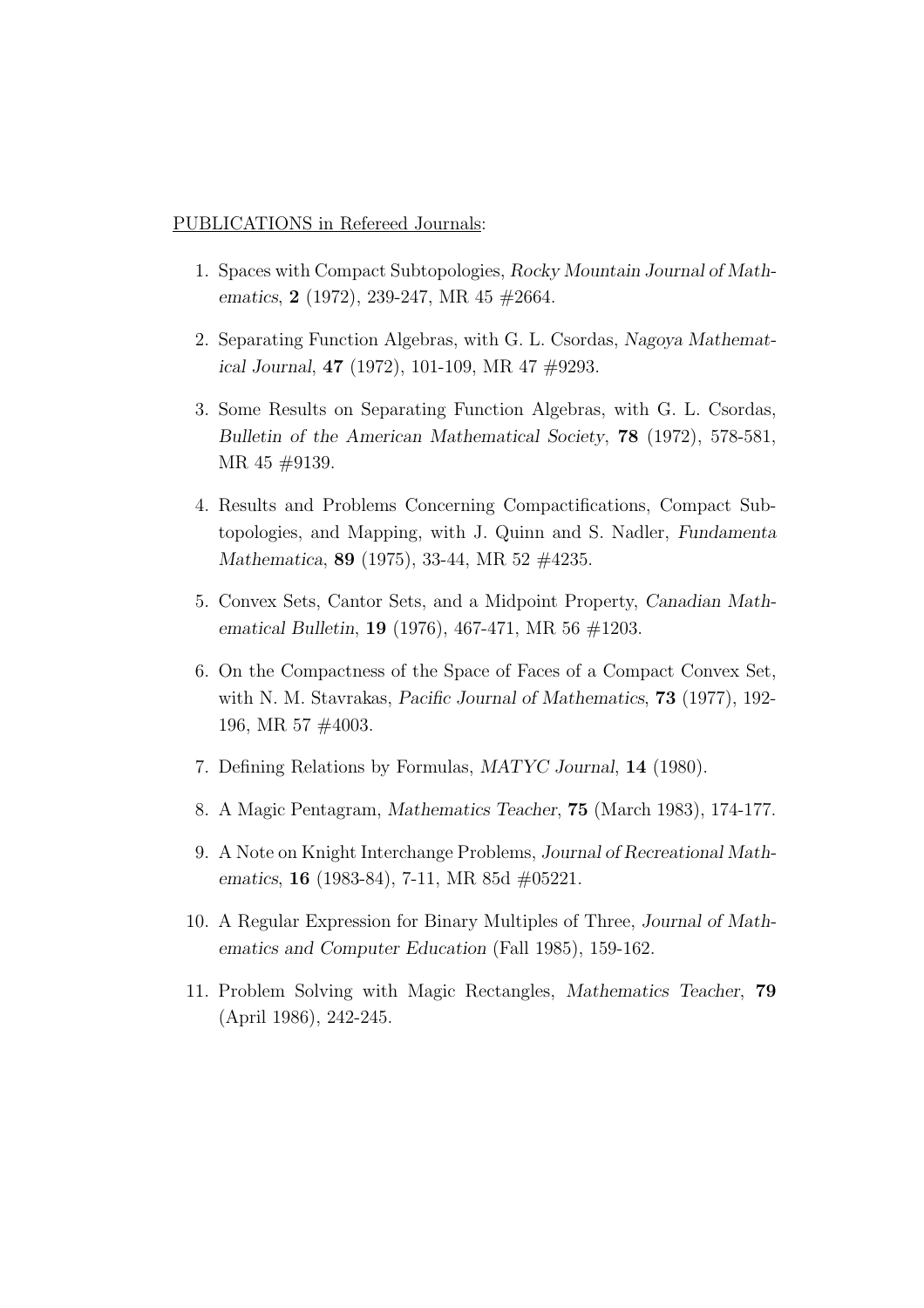- 12. Magic Rectangles Revisited, with Larry Hodges, Mathematics and Computer Education (Spring 1986), 107-111.
- 13. Magic Pentagram Solutions over GF(2), Journal of Recreational Mathematics, 20 (1988), 99-104.
- 14. A Complete Solution to the Magic Hexagram Problem, with David Ritchie, The College Mathematics Journal, 20 (1989), 307-316.
- 15. Graceful Graphs and Sparsely Marked Rulers, with L. R. King, The College Mathematics Journal, 22 (1991), 232-234.
- 16. An Excursion in Discrete Mathematics, Mathematics and Computer Education, 26 (Spring 1992), 35-39.
- 17. Measuring Difficulty and Diagnositicity in a Weighted Multiple Choice Exam, with Nancy Schoeps, Terry Hartman, and Betty Reiter, Mathematics Competitions, 6 (Fall 1993), 64-85.
- 18. The Fifth International Olympiad in Informatics: The Argentine Diary, with Donald Piele, Mathematics Competitions, 7 (Fall 1994), 80-96.
- 19. The "Join the Club" Interpretation of Some Graph Algorithms, with Isaac Sonin, The College Math Journal, 27 (1996), 54-58.
- 20. The Space of Closed Subsets of a Convergent Sequence, with Ashley Reiter, Mathematics Magazine, 69 (June, 1996), 217-221 .
- 21. The Chinese Restaurant Approach to Integer Representation Problems, Mathematics and Informatics, **7** (1997), 20-26.
- 22. American Mathematics Competitions Report of the Task Force, Mathematics Competitions, 10 (Fall, 1997), 32-43.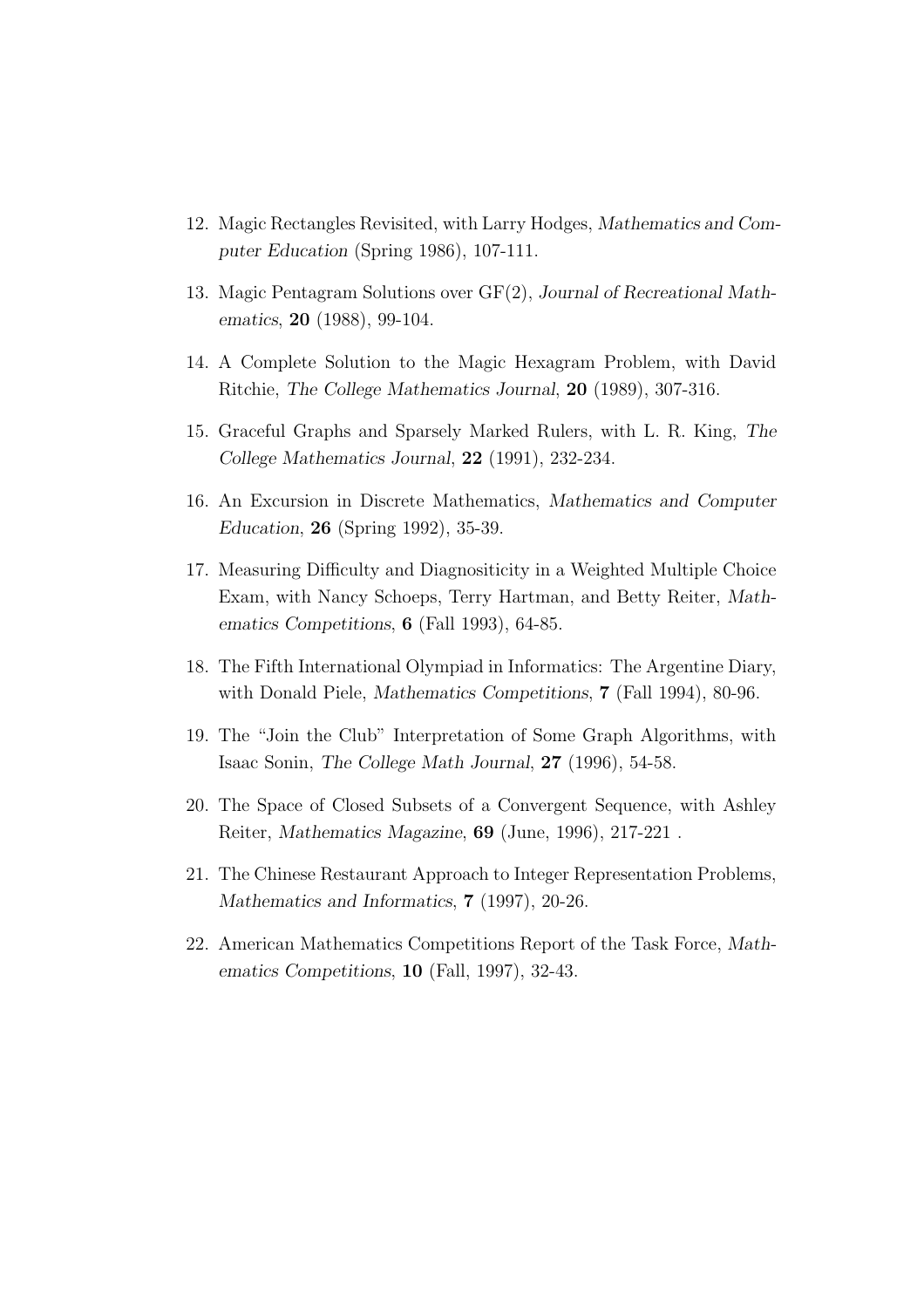- 23. Counting Snakes, Differentiating the Tangent Function, and Investigating the Bernoulli-Euler Triangle, Mathematical Mayhem, (Spring, 1999), 39-46.
- 24. The "Join the Club" Interpretation of Some Graph Algorithms, in Russian, with Isaac Sonin, Mathematical Education, 3 (1999), 208-212.
- 25. A Nimlike Game on the Integers, with Arthur Holshouser, Mathematics and Informatics Quarterly 4/2001, vol.11, pp. 174-5.
- 26. An Extension of Beatty's Theorem, with Arthur Holshouser, Southwest Journal of Pure and Applied Mathematics, Issue 2, December, 2001 pp.24-29.
- 27. The American High School Mathematics Examination: A 50 Year Retrospective, Mathematics Competitions, with Stephen B. Maurer and Leo J. Schneider, vol.14, Number 2, 2001, pp. 45-66.
- 28. Dynamic One-Pile Blocking Nim (local version) and Dynamic One-Pile Blocking Nim (as it appeared in EJC) with Arthur Holshouser and Achim Flammenkamp, Electronic Journal of Combinatorics, Volume 10(1), 2003, Note N4.
- 29. Three Pile Nim with Move Blocking, with Arthur Holshouser, Mathematical Mayhem, http : //citeseer.ist.psu.edu/470020.html
- 30. One Pile Nim with Arbitrary Move Function, with Arthur Holshouser, Electronic Journal of Combinatorics, Volume 10(1), 2003, Note N7.
- 31. Dynamic One-Pile Nim, with Arthur Holshouser and James Rudzinski, Fibonacci Quarterly, vol 41.3, June-July, 2003, pp 253-262.
- 32. (Pilesize) Dynamic One-Pile Nim and Beatty's Theorem, with Arthur Holshouser and James Rudzinski, Integers, Electronic Journal of Combinatorial Number Theory, vol 4(2004).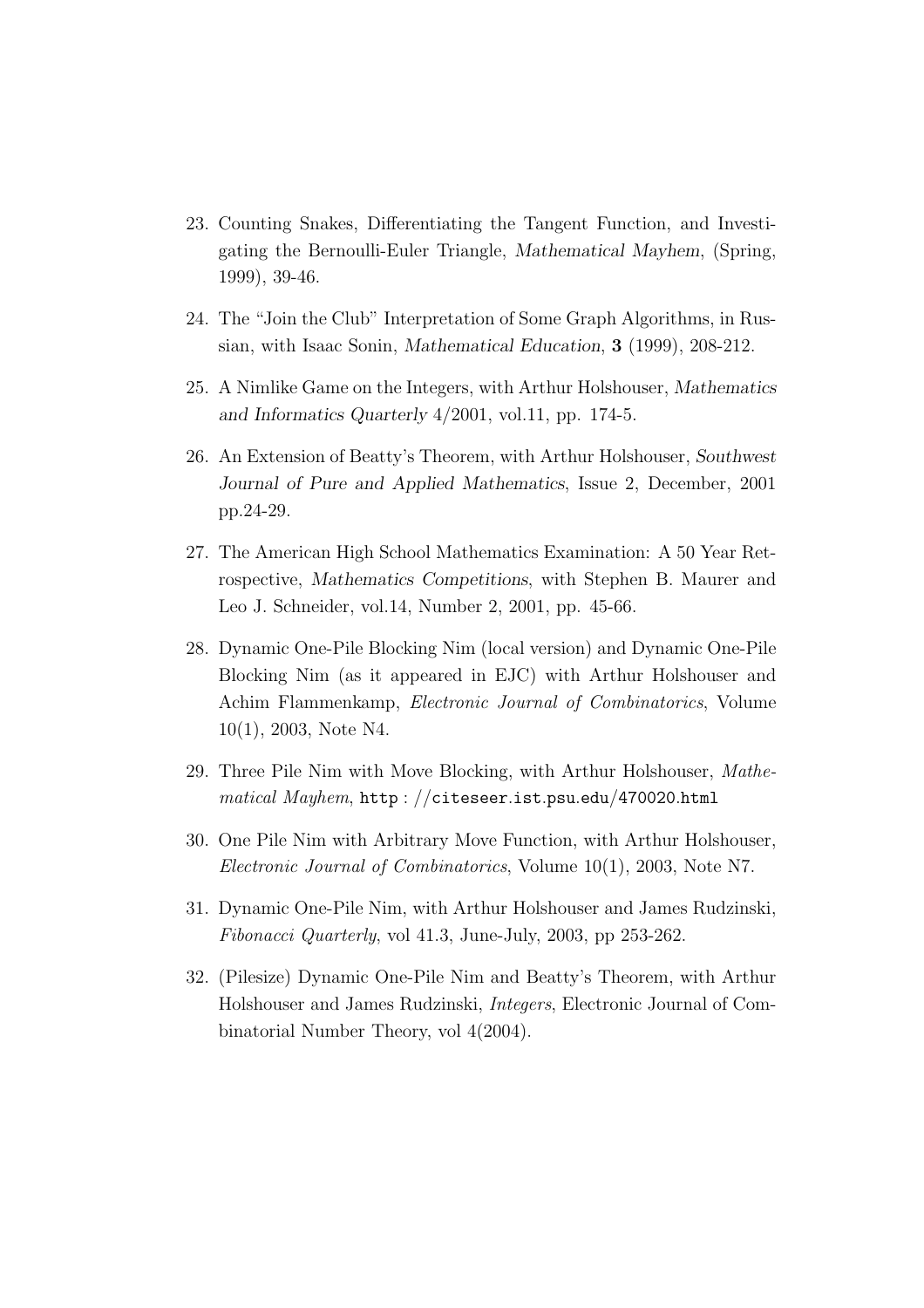- 33. Two Pile Move-Size Dynamic Nim, with Arthur Holshouser, Discrete Mathematics & Theoretical Computer Science, February, 2005, vol. 7, pp. 1-10.
- 34. Nimlike Games with Generalized Bases, with Arthur Holshouser, Rocky Mountain Journal of Mathematics. Vol 35, pp 539-545, Number 2, 2005.
- 35. Misère Games, with Arthur Holshouser, *Mathematical Mayhem*, May, 2005, pp 211-214.
- 36. The Commutative Equihoop and the Card Game SET, with Arthur Holshouser, Ben Klein and Wayne Snyder, Mathematics and Informatics Quarterly, 3-4, 2006, vol.16, pp. 78-93.
- 37. Michigan Autumn Take Home Challenge, Mathematics Competitions, with Arthur Holshouser, vol.19, Number 2, 2006, pp. 42-60.
- 38. Groups that Distribute over Mathematical Structures, with Arthur Holshouser, International Journal of Algebra, Vol. 3, 2009, no. 1-4, 157- 171.
- 39. Groups that Distribute over n-Stars, with Arthur Holshouser, International Journal of Algebra, Vol. 3, 2009, no. 1-4, 173-179.
- 40. Win Sequences for Round-robin Tournaments , with Arthur Holshouser, The Pi Mu Epsilon Journal, vol. 13. No. 1, pp 37-44, 2009.
- 41. On a problem of Arthur Engel, Mathematics Competitions, with Arthur Holshouser, vol.22, Number 1, 2009, pp. 38-59.
- 42. Win-loss Sequences for Multiple Round Tournaments, with Arthur Holshouser and John W. Moon, November, 2011 in Missouri Journal of Mathematical Sciences.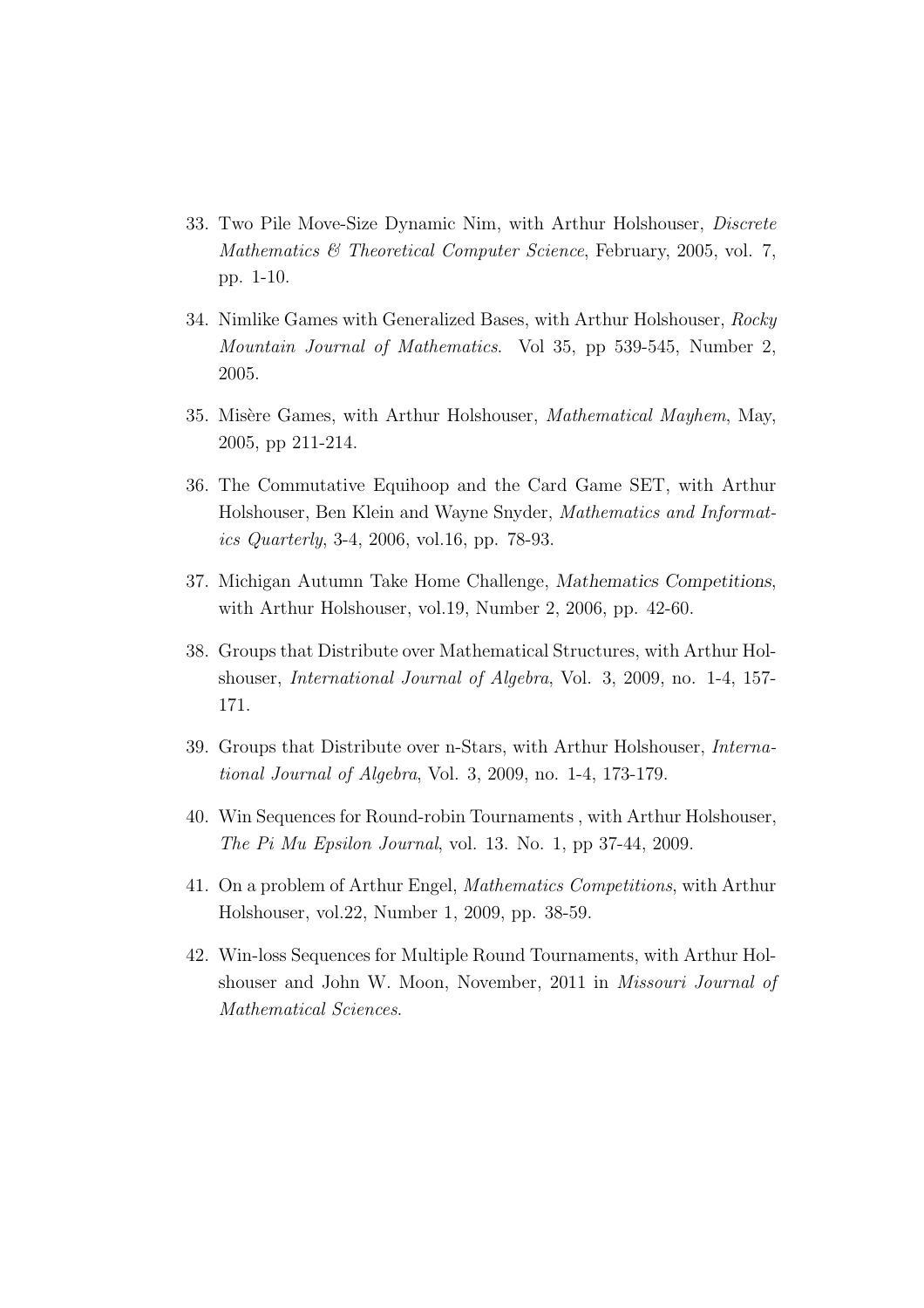- 43. Exploring Problem-Solving in a Mathematics Teachers' Circle, with Anthony Fernandes and Jacob Koehler, Mathematics Teacher; September, 2010, pp 109-115.
- 44. Generalized Groups that Distribute over Stars, with Arthur Holshouser, Missouri Journal of Mathematical Sciences, vol. 24, Number 2, fall 2012, pp.124-155.
- 45. Invariant Relations for the Derivatives of Two Arbitrary Polynomials, with Arthur Holshouser, Missouri Journal of Mathematical Sciences, vol. 24, Number 2, fall 2012, pp. 195-201.
- 46. Using Complex Weighted Centroids to Create Homothetic Polygons, with Arthur Holshouser, Forum Geometricorum, November 2012, vol. 12 (2012) 247-254. ISSN 1534-1178.
- 47. Dont Fence Me In! Counting and Geometrical Thinking with the Lattice Octagon, Mathematics Teacher, with Arthur Holshouser and Patrick Vennebush; April, 2012, vol. 105, (8), pp 594-599.
- 48. Invariant Relations for the Derivatives of Two Arbitrary Polynomials, with Arthur Holshouser, Fall, 2012 in Missouri Journal of Mathematical Sciences., Volume 24, number 2, pp. 195-201.
- 49. Using KenKen to Build Reasoning Skills, with John Thornton and Patrick Vennebush, Mathematics Teacher, December 2013.
- 50. The Cubic Function is an Adding Machine, with Arthur Holshouser and Chuck Diminnie, The Pi Mu Epsilon Journal, spring 2014, pp.619-624.
- 51. Apollonius Problems, with Arthur Holshouser and Stanislav Molchanov, The Pi Mu Epsilon Journal, spring 2016, pp.261-267.
- 52. The Game of SET, with Ben Klein and Arthur Holshouser, The Pi Mu Epsilon Journal, fall, 2015, pp.175-190.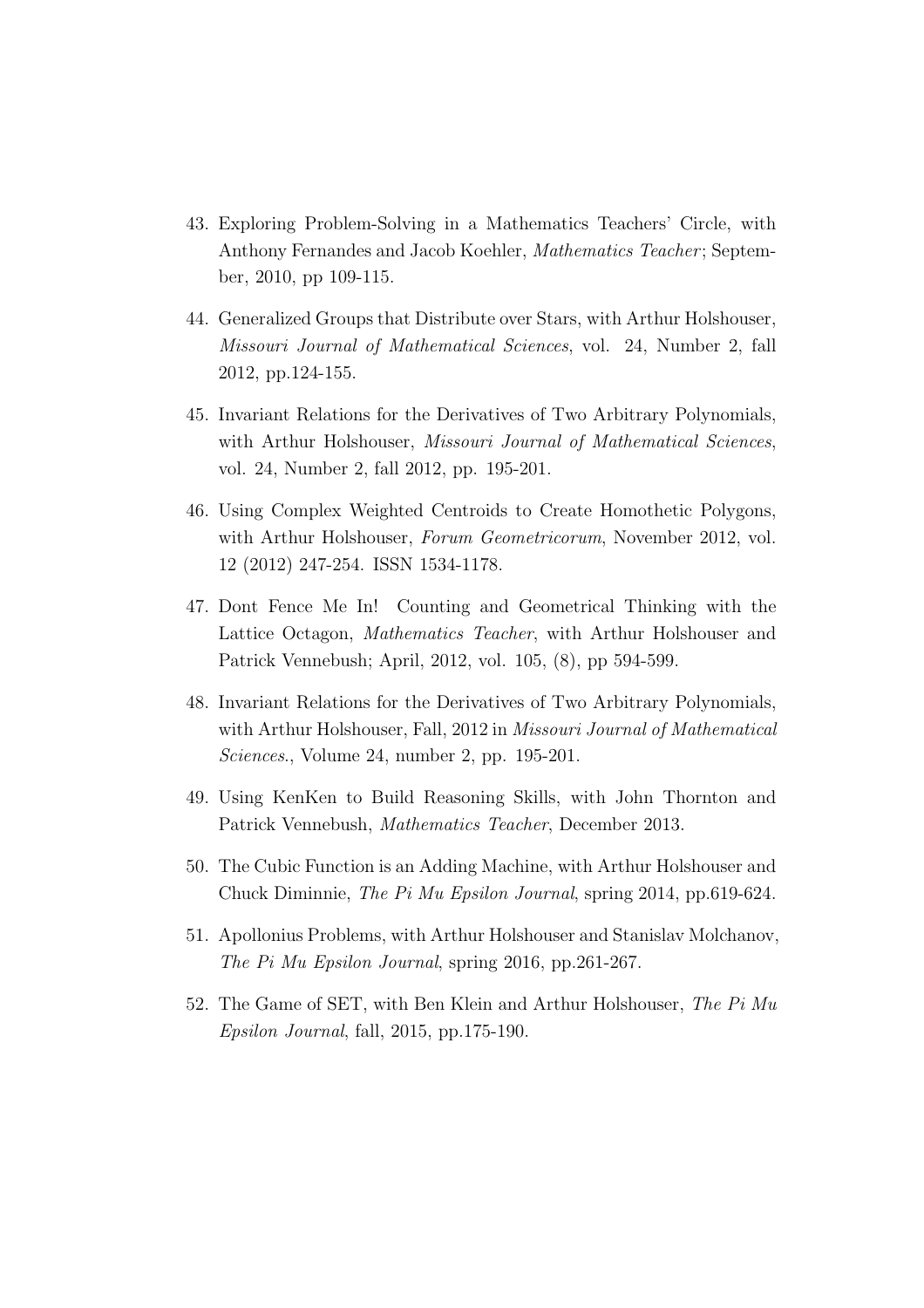- 53. Applying Poncelet's Theorem, with Arthur Holshouser and Stas Molchanov, Forum Geometricorum, Volume 16 (2016) 141-149. Also, see http://forumgeom.fau.edu/FG2016volume16/FG201619index.html.
- 54. A Special Case of Poncelet's Problem, with Arthur Holshouser and Stas Molchanov, Forum Geometricorum, Volume 16 (2016) 151-170. Also, see http://forumgeom.fau.edu/FG2016volume16/FG201620index.html
- 55. A Fraction Problem, with Arthur Holshouser, Mathematics Competitions, vol. 30, #1, 2017, pp.25-44
- 56. Generating Stern–Brocot Type Rational Numbers with Mediants, with Arthur Holshouser, Missouri Journal of Mathematical Sciences, vol 30. pp 93-104.
- 57. Using Linear Companion Recursions to Solve Recursive Equations, with Arthur Holshouser, submitted.
- 58. Using Cyclotomic Polynomials to Calculate the Sums and Products of Non-standard Trigonometric Series, with Arthur Holshouser, submitted.

Other papers published at https : //webpages.uncc.edu/ hbreiter/researchindex.htm

- 1. Single Pile (Move Size) Dynamic Blocking Nim, with Arthur Holshouser.
- 2. Nim with Twists, with Arthur Holshouser.
- 3. Blocking Combinatorial Games, with Arthur Holshouser, http : //math.uncc.edu/hbreiter/BlockComb2.pdf
- 4. Dynamic Single-Pile Nim Using Multiple Bases, with Arthur Holshouser.
- 5. Abstract Combinatorial Games, with Arthur Holshouser.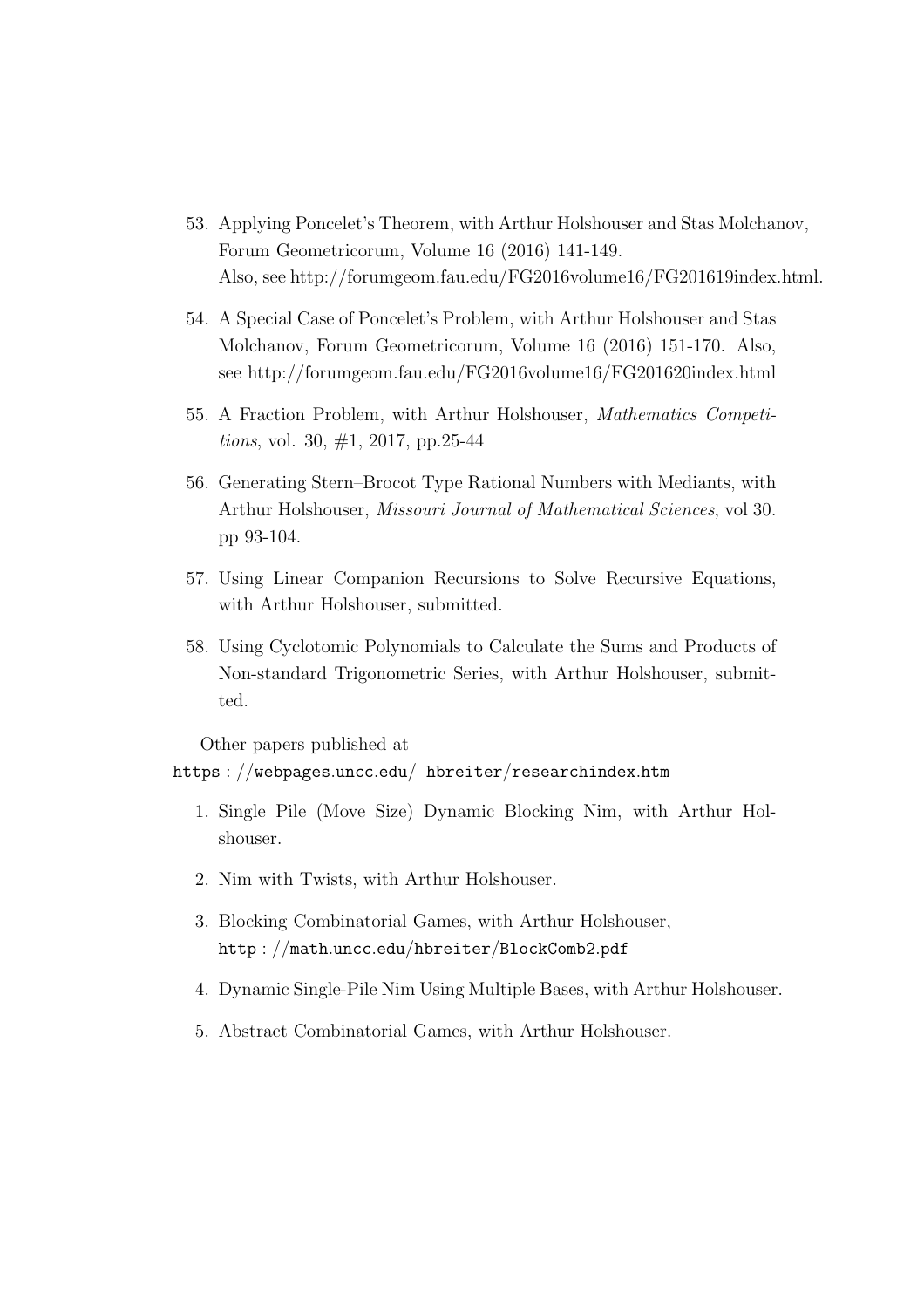- 6. Is this Modified Nim Game a Game of Chance? with Arthur Holshouser.
- 7. A Theory of Linear Fractional Transformations of Rational Functions, with Arthur Holshouser.
- 8. Magic Hexagon Puzzles, with Arthur Holshouser.
- 9. Applications of the Cevian Group in a Triangle, with Arthur Holshouser.
- 10. Classifying Similar Triangles Inscribed in a Given Triangle, with Arthur Holshouser.
- 11. Generalizations of Two Theorems on Isogonal Conjugates, with Arthur Holshouser.
- 12. The GCD of m Linear Forms in n Variables, with Ben Klein and Arthur Holshouser.
- 13. The Area Model; Alphametics; Decanting; Fusing Dots; Magic Figures; StIves; Reverse Polish; KenKen.

## PUBLICATIONS in Conference Proceedings:

Finite State Machines: An Introductory Enrichment Experience for Gifted Children, with Judie Muntner, Proceedings of the World Conference on Computers in Education, Springer-Verlag, August 1985, 393-398.

Calculators in Mathematics Competitions, A Progress Report, with Betty Reiter, Proceedings of the World Federation of National Mathematics Competitions, Mathematics Competitions, 4 (July 1991), 56-62.

The Mathematical Contest in Modeling, Proceedings of the Eleventh International Conference on Technology and Education, London, March 1994, 170-172.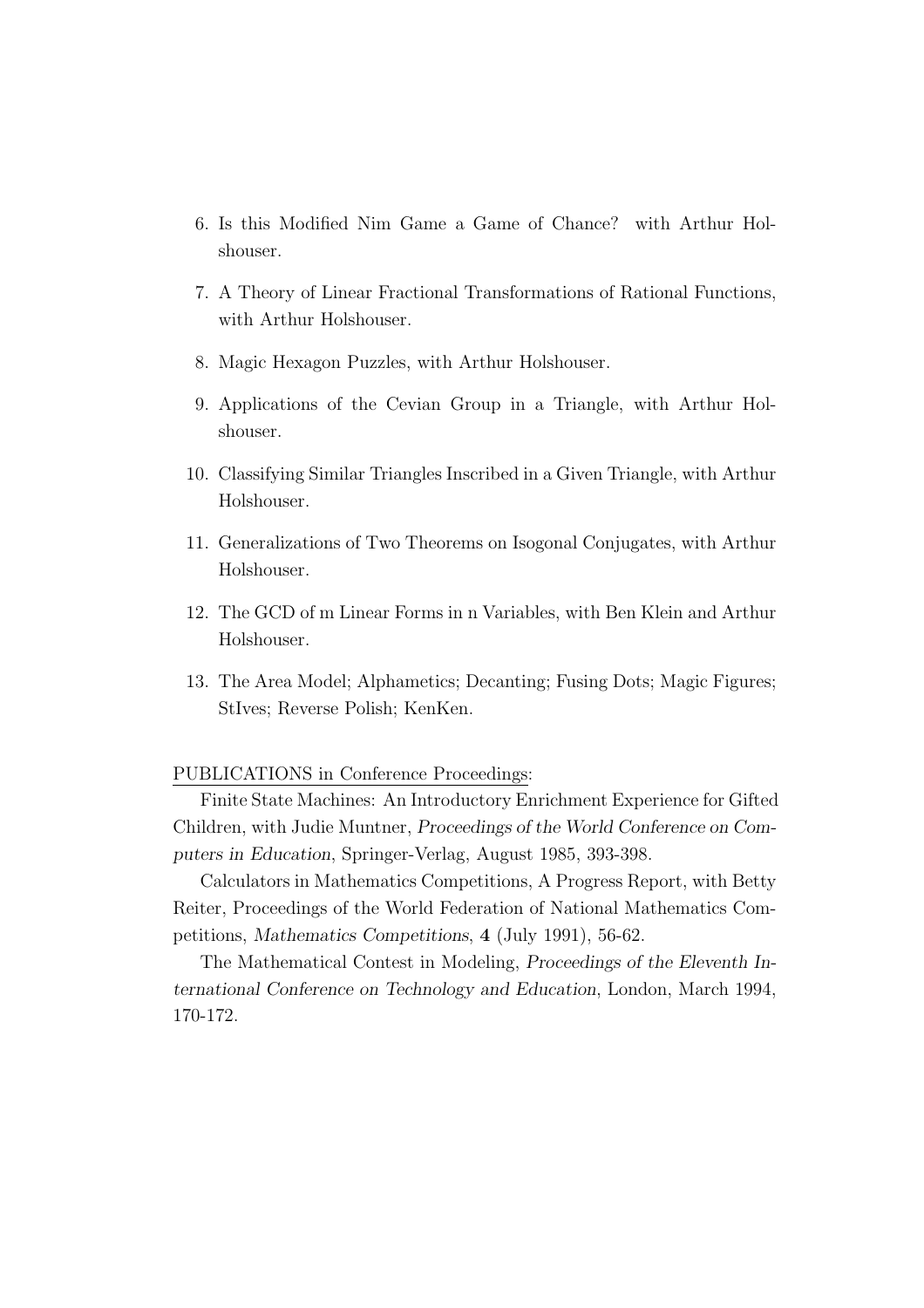#### NON-REFEREED PUBLICATIONS:

Cardinal Realcompactness, Portugaliae Mathematica, 34 (1975), 105- 109, MR 53 #4010.

Review of Principles of Computer Programming: A Mathematical Approach by Harlan Mills, et.al. Allyn and Bacon, 1 (January 1987).

North Carolina Junior High Students Compared to National Norms, 1987 AJHSME, with Betty Reiter, Centroid, (Fall 1988), 31-33.

The North Carolina State Mathematics Contest, Mathematics Competitions, Journal of the World Federation of Mathematics Competitions, 3 (April 1990), 30-33.

Arithmetic Expressions for Integers, with Kevin Weir, Centroid, (Fall 1991).

Trends in Calculator Use in Mathematics Competitions, with Betty Reiter, Mathematics and Computer Education, 25 (Spring 1991), 174-178.

The American Mathematics Competitions, A Look at North Carolina's Participation over Six Years, with Betty Reiter, Centroid, (Spring 1992), 29- 32.

Games and Representations, see

http://www.math.uncc.edu/˜hbreiter/SVSM/Svsm99.pdf.

The Joys of Mathematical Problem Solving and Competitions, Imagine 2, (September/October 1994), 3-5.

Report on North Carolina's Student Performance 0n the 1996 American Junior High Mathematics Exam, Centroid, (Spring 1997), 22-25.

Report on North Carolina's Student Performance 0n the 1997 American Junior High Mathematics Exam, Centroid, (Spring 1998), 26-30.

(with Betty Reiter) Report on North Carolina's Student Performance 0n the 1998 American Junior High Mathematics Exam, Centroid, (Fall 1999), 22-26.

(with Doug Faires) The American Mathematics Competitions 10 (AMC10), Centroid, (Fall 1999), 17.

(with Betty Reiter) The 1999 American High School Mathematics Exam,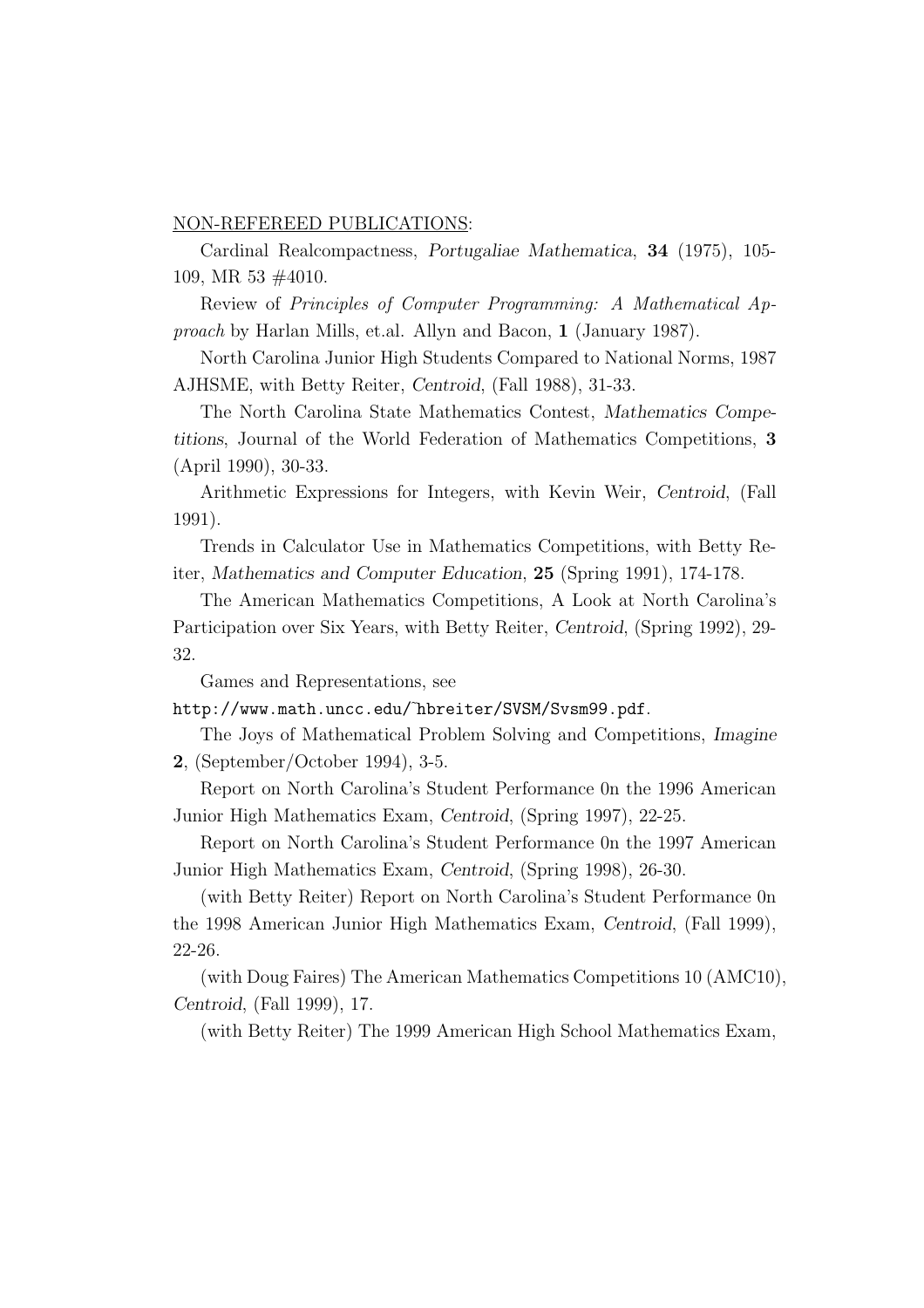North Carolina Results, Centroid, (Fall 1999), 14-16.

The American Mathematics Competitions 10 (AMC10) Sample Test, Centroid, (Fall 1999), 18-19.

(with Doug Faires) The American Mathematics Competitions 10 Sample Test, New York State Mathematics Teachers' Journal, Spring 2000, (Volume 49), 2, 108-113.

(with Doug Faires) The American Mathematics Competitions 10, The Mathmate, Spring 2000, (Volume 22), 5, 27-28.

My Favorite Problems, Part 1, Mu Alpha Theta Mathematical Log, April, 2001.

Counting Divisors, Mu Alpha Theta Mathematical Log, Summer, 2002 http://www.mualphatheta.org/Mathematical\_Log/Issues/Summer\_02/ MAO\_Mathematical\_Log\_Math\_Path\_Summer\_02.htm.

My Favorite Problems, Mathematics and Informatics Quarterly, 1/2002, vol. 12, p 15.

My Favorite Problems 2, Mathematics and Informatics Quarterly, 3/2002, vol. 12, pp 93-96.

My Favorite Problems 3, Mathematics and Informatics Quarterly, 1/2003, vol. 13, pp 24-25.

My Favorite Problems 4, Mathematics and Informatics Quarterly, 2/2004, vol. 14, p. 58 and pp 77-80.

My Favorite Problems 5, Mathematics and Informatics Quarterly, 1/2005, vol. 15, pp ??.

My Favorite Problems 6, Mathematics and Informatics Quarterly, 2/2005, vol. 15, p. 20 and 37.

My Favorite Problems 7, Mathematics and Informatics Quarterly, 3/ 2005, vol. 15, p. 67 and pp 77-78.

My Favorite Problems 8, Mathematics and Informatics Quarterly, 3/4, 2005, vol. 15, pp 132-133.

Quarto without the Twist, with Arthur Holshouser, to appear in Mathematics & Informatics Quarterly.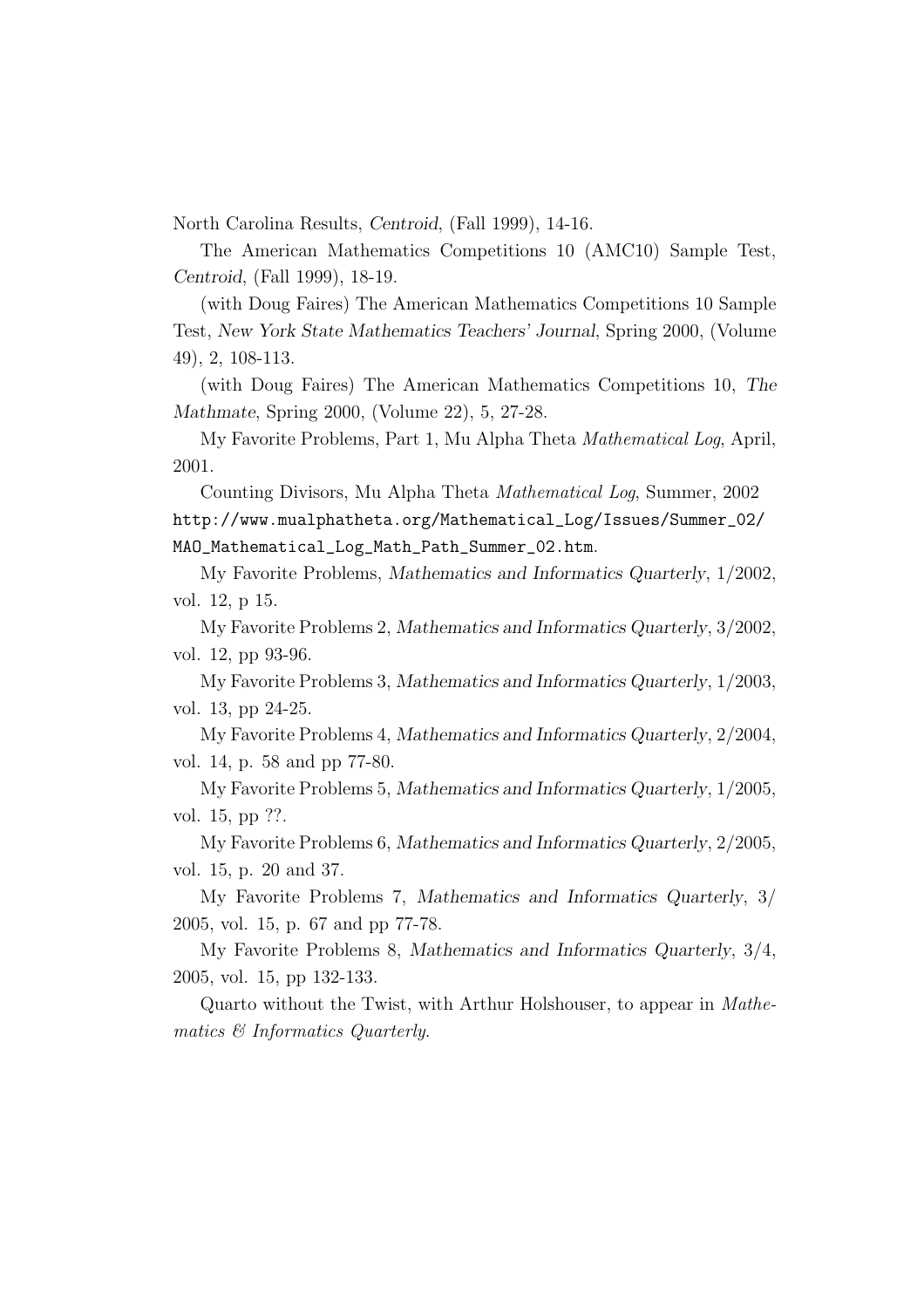Eight Versions of n-Pile Nim, with Arthur Holshouser, Mathematics and Informatics Quarterly, 3/4, 2005, vol. 15, pp 108-111.

Closed Form, Recursion, and Mindreading; Defining Sequences by Various Means, to appear in the Mathematics & Informatics Quarterly.

Marilyns Ten-digit Number Problem, with Arthur Holshouser, Mathematics and Informatics Quarterly 1/2 2006, vol.16, pp. 7-8.

Coffee and Mathematics, Once Again, December 2005, Focus, MAA Newsletter.

The Five Stages of Place Value , with Roger Howe,

http://www.teachersofindia.org/en/article/five-stages-place-value, Teachers of India, September, 2012.

## PROBLEMS PUBLISHED:

Random Walks on Pascal's Triangle and Cantor Sets, Proposals for Research, Undergraduate Journal of Mathematics, September 1973.

Solution to problem 1128, Mathematics Magazine, November 1982.

A Marbelous Challenge, Games, February 1985, 4.

Problems 14−20, October 1992, Calendar Section, Mathematics Teacher. Problem 16, November 1992, Calendar Section, Mathematics Teacher.

Birds Of A Feather, Brainteaser 1687, Sunday (London) Times, January 8, 1995.

Multiple Quotients, Brainteaser 1696, Sunday (London) Times, March 19, 1995.

Prime Leaps, Brainteaser 1721, Sunday (London) Times, Oct. 15, 1995. Back to Front, Brainteaser 1785, Sunday (London) Times, December 22, 1996.

The Special Seven, Brainteaser 1823, Sunday (London) Times, August 24, 1997.

Parenthetical Integers, Wagon's Problems of the Week.

## http://mathforum.com/wagon/spring97/p830.html

An Odd End, Brainteaser 1869, Sunday (London) Times, July 12, 1998.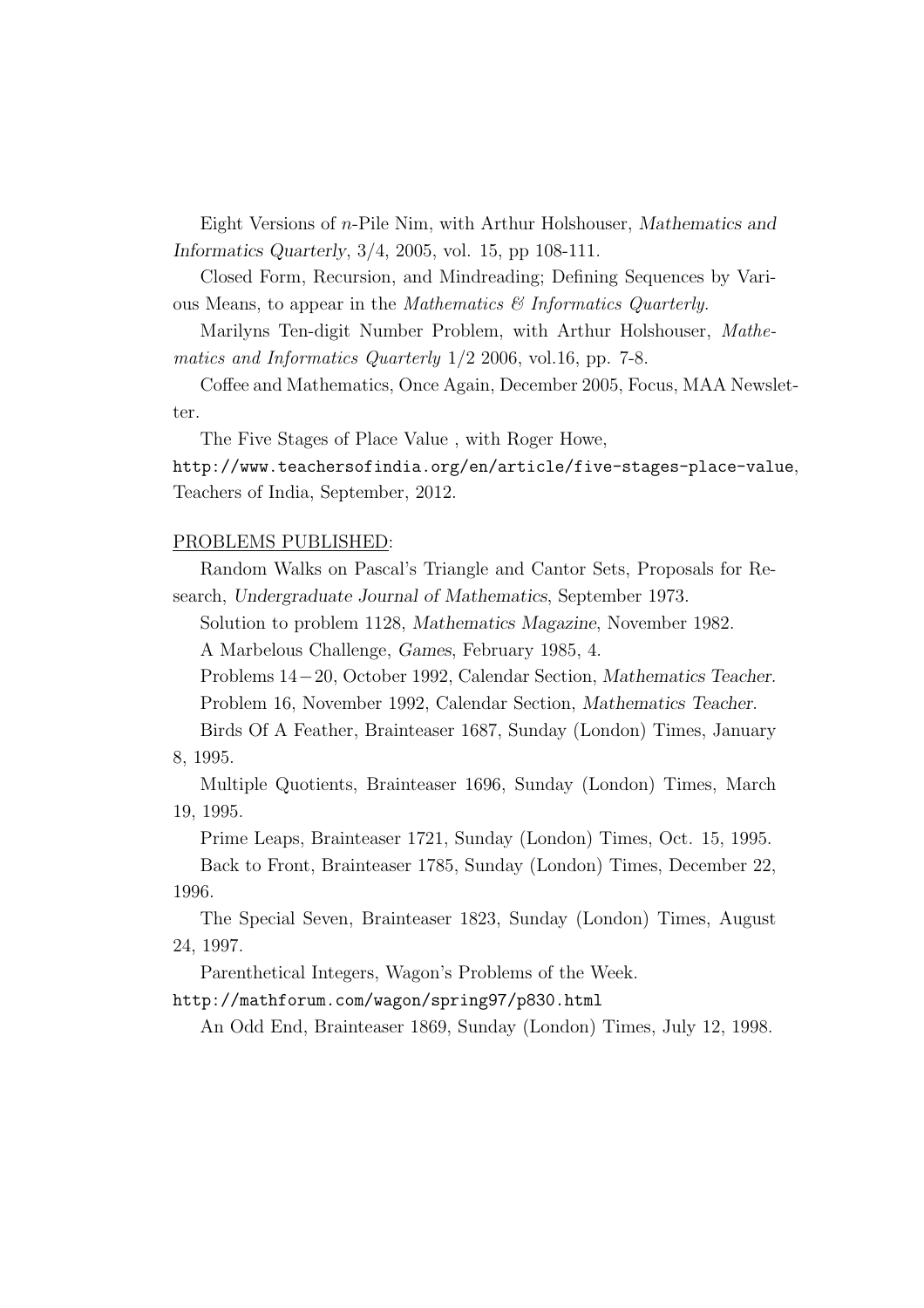Math Challenge: Problems from the 1998 AHSME, Imagine 5, (March/April 1998), p. 29.

The Sunday Times BRAINTEASERS, Edited by Victor Bryant, puzzles number 16, 22, and 65; HarperCollins, London, 2002.

High Slopes, Brainteaser 2089, Sunday (London) Times, September 29, 2002.

Face Painting, Brainteaser 2094, Sunday (London) Times, November 3, 2002.

Unsquare Party, Brainteaser 2098, Sunday (London) Times, December 1, 2002.

Digital Shuffle, 2192, Sunday (London) Times, Sept, 2004.

A Number of Times, Sunday (London) Times, 2208, January 9, 2005.

Bug Box, 2271, Sunday (London) Times, April 2, 2006.

Tired Mascot, 2285, Sunday (London) Times, July 9, 2006.

Spotted, 2297, Sunday (London) Times, October, 2006 .

## RESEARCH FUNDS AWARDED:

UNCC Summer Grants, 1974, 1977, 1980, 1982, and 1984. I served on the Grants Committee in 1978, 1988 and 1989 (as chair).

Grant from State of North Carolina, Dept. of Instruction to teach AP Calculus, Summer, 1981, (with B. Weinstock).

Grant from State of North Carolina, Dept. of Instruction to conduct a one week workshop for AP Calculus teachers, Summer 1986.

UNCC Summer Curriculum and Instructional Development Grant, Summer, 1996, (with Isaac Sonin).

### PAPERS PRESENTED AT MEETINGS (SINCE 1972):

A Case Against Utility Theory, presented at the NSF Chautauqua Short Course in Operations Research, Atlanta, GA, March 1973.

A Hyperspace of Convex Sets, presented at the AMS Winter Meeting in San Francisco, January 1974.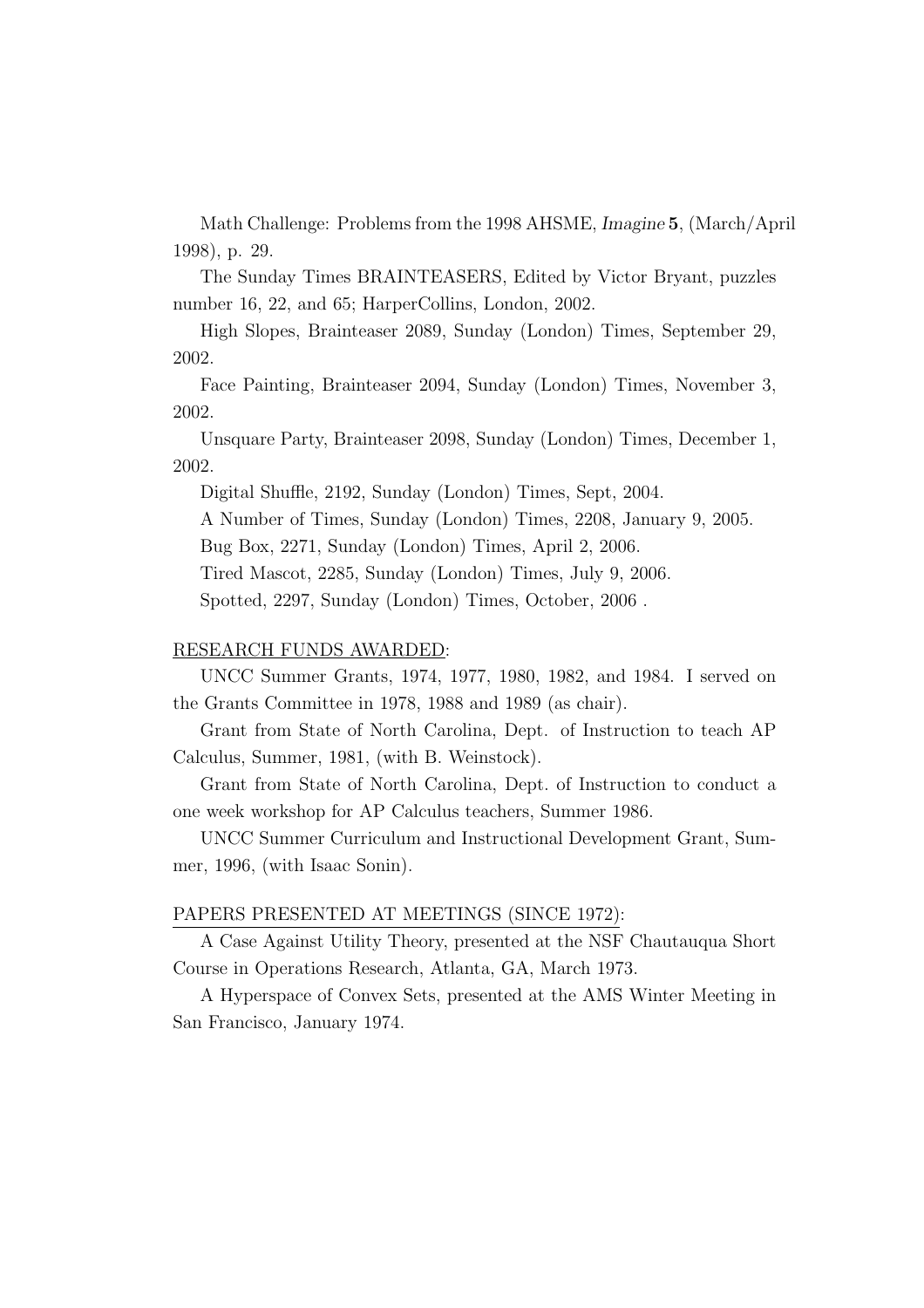Cantor Sets and Convex Sets, presented at the local topology conference, Raleigh, NC, September 1975.

A Power Index for the Supreme Court, presented at the NSF Chautauqua Short Course in Mathematical Modeling and Some Voting Situations, Baton Rouge, LA, March 1976.

Teaching Structure to Academically Gifted Fifth Graders, with Judie Muntner, presented at the World Conference of Computers in Education, Norfolk, VA., August 1985.

A Case for Calculators in Mathematics Competitions, with Betty Reiter, presented at the First International Conference of the World Mathematics Competitions, Waterloo, Ontario, August 1990.

Gender and Race Differences on a Weighted Multiple Choice Mathematics Exam, with Betty Reiter, presented at the International Congress on Mathematics Education, Quebec, August 1992.

The Mathematical Contest in Modeling, presented at the Eleventh International Conference on Technology and Education, London, March 1994.

Recent Developments at the American Mathematics Competitions, presented at the NCTM meeting in Boston, April 1995.

Report of the MAA/NCTM Joint Task Force on Competitions, presented at the NCTM meeting in San Diego, April 1996.

A Proposal for a National Mathematical Team Challenge for Elementary Students (MATCHES), presented at the International Congress on Mathematics Education, Seville, Spain, July, 1996.

The Chinese Restaurant Approach to Integer Representation Problems, presented at Problems Conference 96, University of Waterloo, August, 1996.

Organizer, Special Session on Local and Regional Competitions, (with Steve Maurer), Winter MAA/AMS meeting, San Antonio, TX, January 1998.

Bests and Worsts of the 1998 AHSME, NCTM meeting, Washington, DC; April, 1998.

My Favorite Problems from AMC, MathCounts, and Elsewhere, SCCTM meeting, Hilton Head, SC; November, 1998.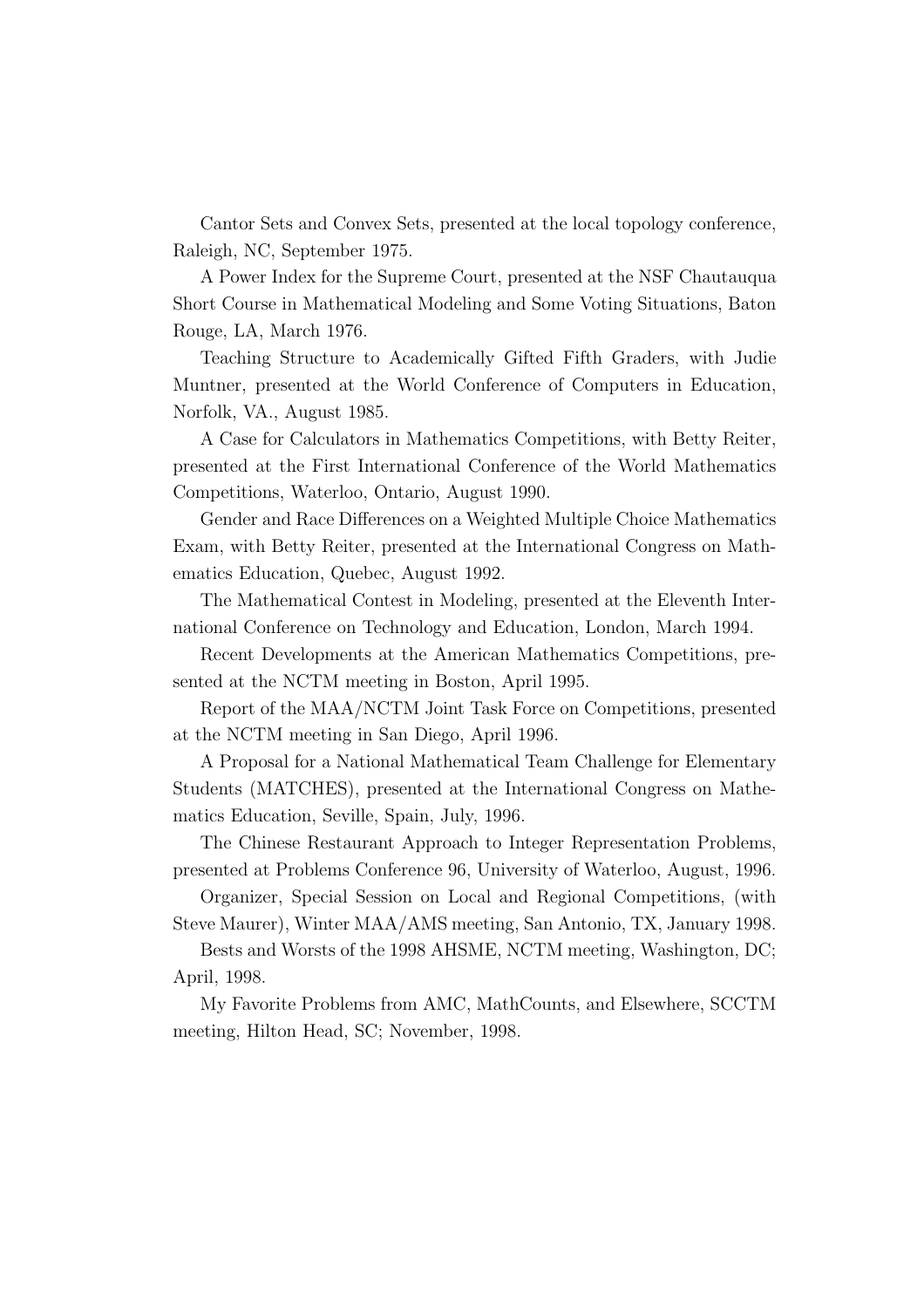My Favorite Problems from AMC, MathCounts, and Elsewhere, part II, SCCTM meeting, Hilton Head, SC; November, 1999.

Organizer, Special Panel Discussion on Organizing a Successful Math Team, (with Gene Berg), NCTM meeting, Chicago, IL. April, 2000.

My Favorite Divisor Problems, presented at the National Council of Teachers of Mathematics Conference, Las Vegas, April, 2002.

Just the Factors, Ma'am, presented at the World Federation of National Mathematics Competitions; Melbourne, Australia, August 2002.

Organizer, Special Session on Encouraging Underrepresented Groups of Students in Math Contests, (with several), Winter MAA/AMS meeting, Baltimore, MD, January 2003.

Speaker, International Problem Solving Seminar at the Wo International Center, Honolulu in July 11 and July 14, 2003. The talks were entitled Games and Representations and Fibonacci Nim.

Games and Representations,  $10<sup>th</sup>$  International Congress on Mathematics Education, ICME-10, Copenhagen, Denmark, July 2004.

Michigan Mathematical Challenge, presented at the World Federation of National Mathematics Competitions, Cambridge, England, July 2006.

#### INVITED LECTURES AND COLLOQUIA (SINCE 1972):

Separating Function Algebras, presented to the mathematics faculty at UNCC on October 1972.

A Hilbert Cube of Convex Sets, presented to the mathematics faculty at North Carolina State University on Friday, July 1974.

Random Walks in Pascal's Triangle, presented to the mathematics department at Guilford College, March 1975.

Some Results in Elementary Game Theory, presented to the department of mathematics at NC State, January 1977.

Multi-person Game Theory, presented to the Clemson mathematics department in a sequence of five lectures, December 1977 through February 1978.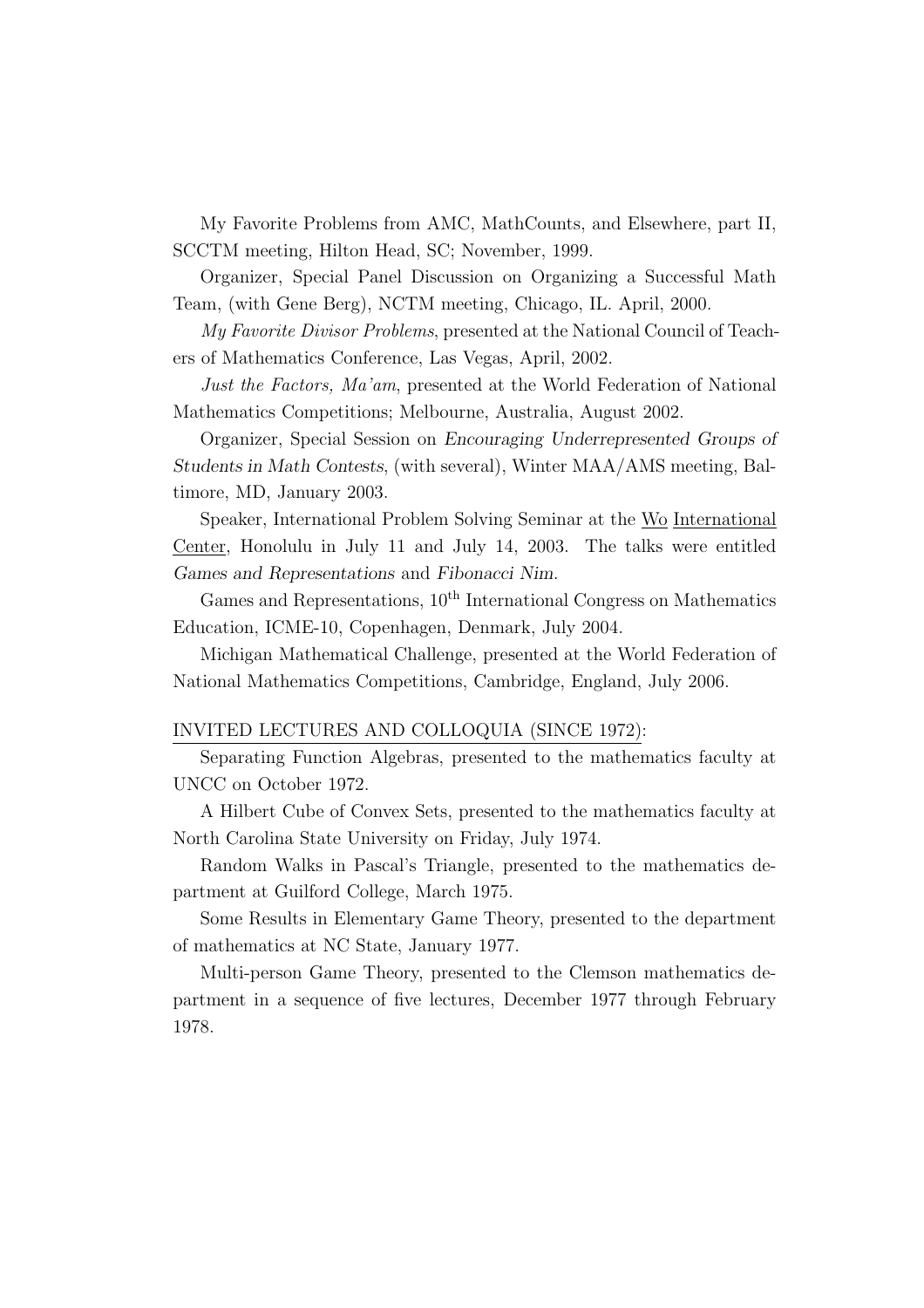Counting Up-Down Permutations, presented to the mathematics department at East Carolina University, December 1980.

Game Theory: A Guide to Rational Behavior, two parts, presented at James Madison University Visiting Scholars Program, April 1982.

Magic Geograms, presented to the department of mathematics and computer science, James Madison University, April 1985.

The Program Calculus, presented to the department of computer science, Kingston Polytechnic Institute, Kingston-Upon-Thames, England, June 1985.

How to Teach Computer Science and Do It Well, presented to the University College, University of Maryland, computer science faculty, February 1986.

Snapshots in Mathematical Decision Making, banquet lecture at the Virginia, Maryland, D.C. Section of the MAA, in Baltimore, MD, November 1986.

An Excursion in Discrete Mathematics, presented to the Pfeiffer College mathematics faculty and math club, March 1988.

In Search of Mathematical Meaning: Three Successes and a Failure, keynote address at the Spring meeting of the Southeast Section of the MAA, April 1989.

MATHCOUNTS workshop for coaches, sponsored by the NC Department of Public Instruction, Career Development Center, September 1989; November 1990; November 1991; October 1992; October 1995; and November 1996.

MATHCOUNTS workshop for coaches, sponsored by Iolani School, Honolulu, Hawaii, June 26-30, 2000.

Game Theory and Rational Behavior, keynote address to the annual convention of Kappa Mu Epsilon, Winthrop College, April, 1990.

Mathematics Education in the Twentieth Century, a presentation to the Charlotte Civitan Club, in two parts, January and June 1991.

Some Elementary Graph Models: An Introduction to Mathematical Thinking, presented in the Spartanburg Collegiate Mathematics Colloquium Series, October 1994.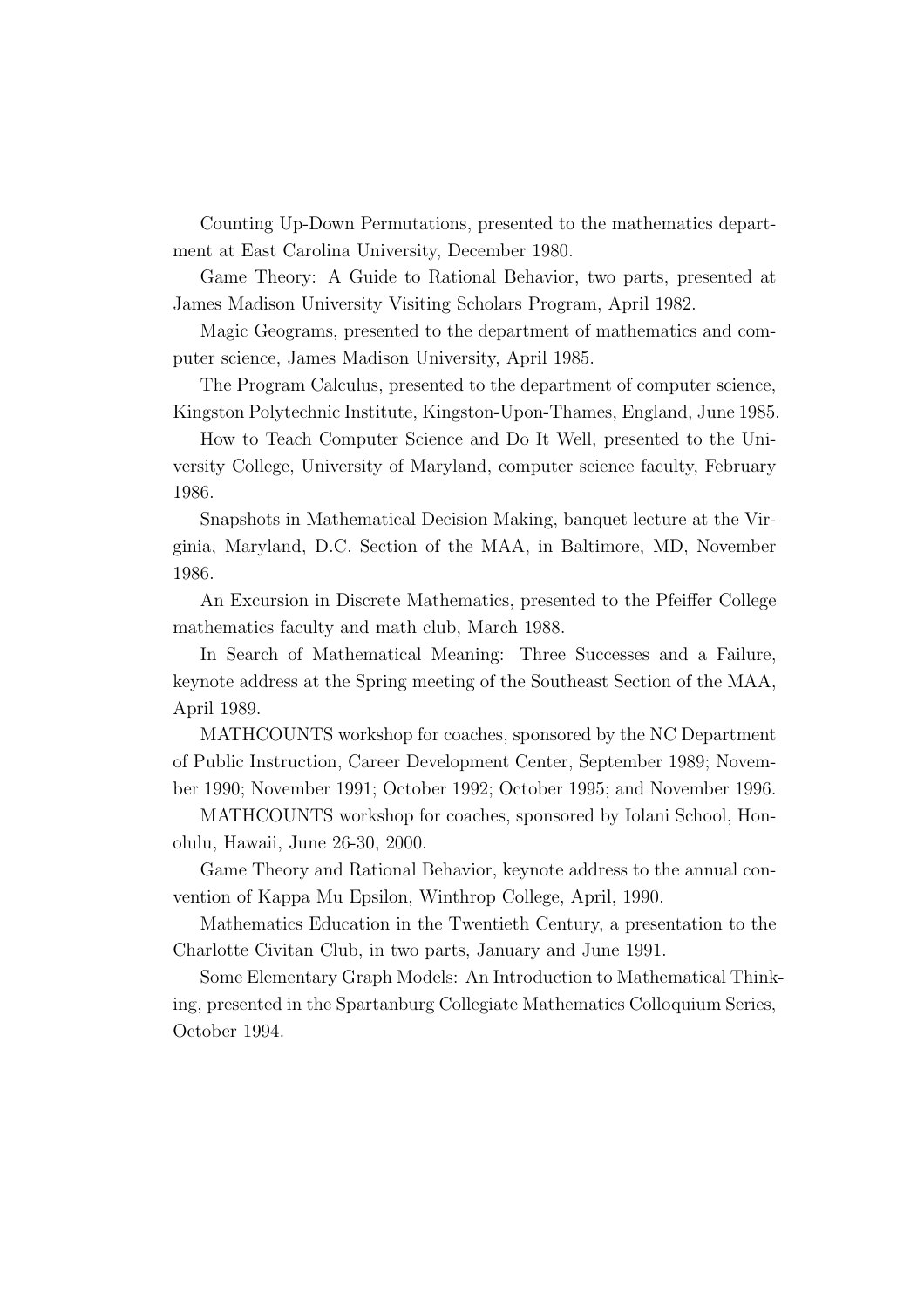Keynote speaker at the NMCTM Student Miniconference, Albuquerque, NM, November, 1996.

Howard Lyons Invited Speaker, Canadian Mathematics Competitions Annual Seminar, June 14-20, 1997, four lectures over a week.

Davidson College Math Coffee, Counting Snakes, November, 1997.

Southeastern Section of the MAA, Distinguished Teaching Lecture, Mathematics is Not My Faux Pas: Recollections and Reflections on Thirty Years of Teaching, Charleston, SC, March, 1998.

In March 2004 I lead a discussion at The Cypress (retirement community) on current trends in Mathematics and Mathematics Education. Former UNC Charlotte Chancellors Dean Colvard and E K Fretwell attended.

Great Circles Math Conference, March 2008, Berkeley CA. Bug Crawls. Speaker/presenter, Dallas, Texas Metroplex Math Circle, November 7, 2009, Exploding Dots, Antidots, and Black Holes.

Using KenKen to Build Reasoning Skills, 2011 NCTM Annual Conference, Indianapolis, IN.

In February, 2013 I gave a talk at a meeting of Math Chairs in the state of Georgia entitled Community Service for Mathematicians.

In March, 2013 I presented Fusing Dots, Antidots, Black Holes, and Single Pile Nim at the UNC Charlotte Mathematics Competition.

In March, 2013 I presented Fusing Dots, Representations, and Dynamic Single Pile Nim at the Southeastern Section of the MAA in Rock Hill, SC.

In October, 2015 I presented *Motivating the learning of Calculus* at Sichuan University in Chengdu, China.

In January, 2018 I presented Some New Ideas in Mathematical Enrichment at the UHAMKA University, Jakarta, Indonesia.

This list does not include more than a dozen presentations at regional and state NCCTM and MAA meetings, and more than four dozen talks at high schools, civic clubs, church groups, the Governor's schools, and the North Carolina School of Science and Mathematics.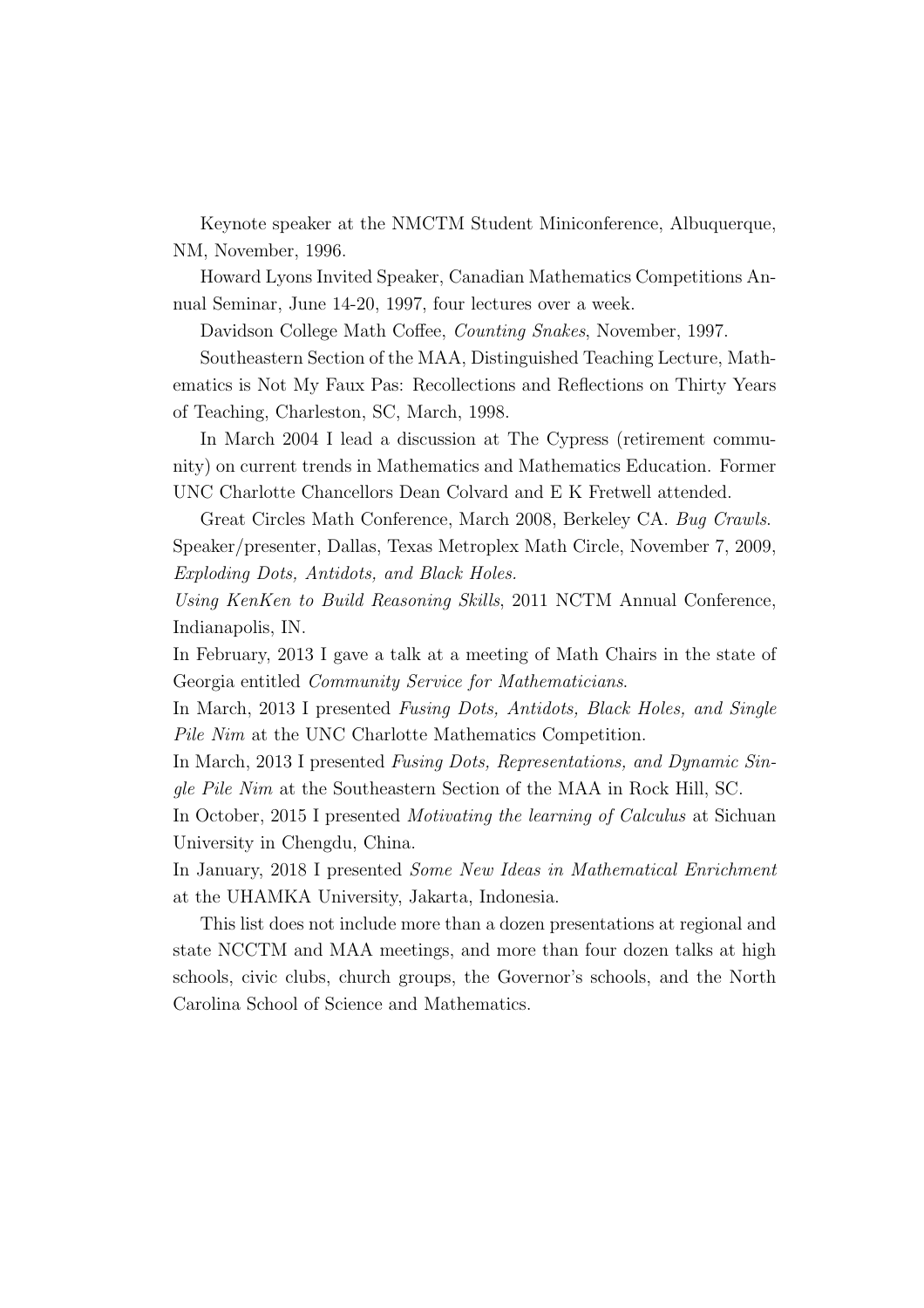#### STUDENT INVOLVEMENT:

Senior Project students directed: Brian Price, Public Key Crytography Daphne Webb, decanting Kelly Neely (VanderGraaf), magic geograms John Cox, 1991, Graceful Graphs Sharon Hart, tiling with regular polyominoes Julie Bebber, 1992, Wallpaper Tessellations David Hassinger, Risk Theory Lisa Batchler, Algebraic curves Liz Hill, Partitioning Relations by Properties Paul Robertson, How to Divide the Loot Matt Westbrook, Cubical Madness Jeff Hallman, solving peg solitaire Lane Foster, counting triangles Elizabeth Cullingford, The Block Cutting Problems, 2006 Elizabeth Trent, The Penney Ante Problem, Fall, 2006 Simone Shade, People in Number Theory, Fall, 2007 Adrienne Ballin, Modular Arithmetic, Fall, 2008 Amy Lenk, Solving Equations over  $Z_7$ , Fall, 2008 Michael Paciocco, The Perfect Card Trick, Fall, 2009 Carol Chen, Super Bowl Lottery Problem, Fall, 2010. Kelly Crone, Graph Theory Problem, Spring, 2011. Kevin Swartzlander, Fractals over Octonians, Fall, 2011. Dave Petranick, Variations of KenKen, Spring, 2012. Juan Vargas, Walks in the plane, Spring, 2013. Michelle Martinez, The Fibonacci Sequence, Spring, 2015. Senior Honors Theses directed: Kit Henry, Magic Hexagrams James Rudzinski, Dynamic Nim

Westinghouse/Intel Science Talent Search advised: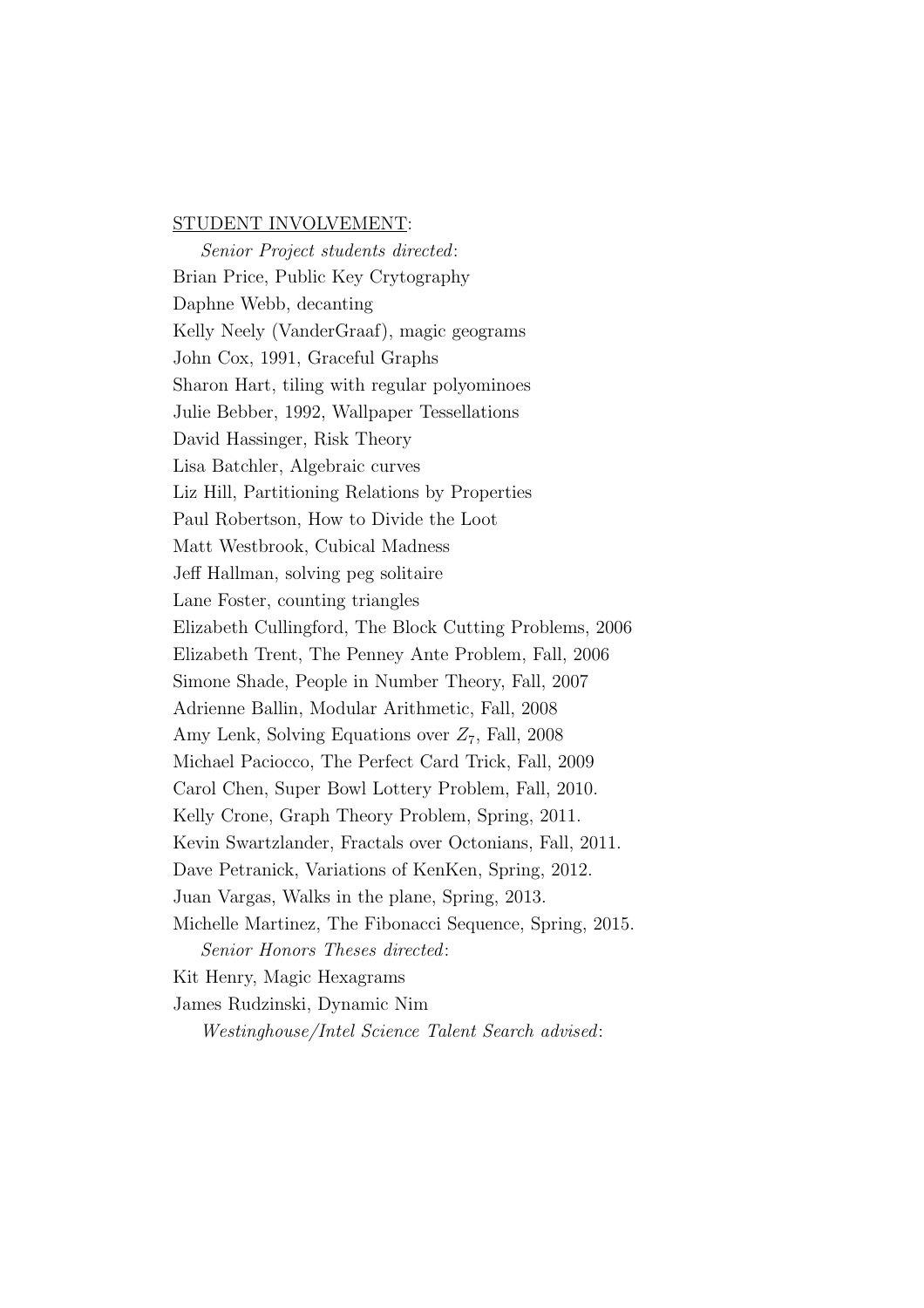Nicole Radziwill Nate Bronson Scott Harrington Anders Kaseorg Aneesh Kulkarni USA Mathematical Olympiad winners mentored: Lenny Ng Akira Negi Anders Kaseorg USA Computing Olympiad winners mentored: Nate Bronson Brian Dean Anders Kaseorg

Other student related activities:

Faculty Advisor, UNCC Chess club (1973-77 with T R Lucas) and again 2004-2005. Faculty Advisor, Pi Mu Epsilon, 2008-present.

Judge, local science fairs, including the Mecklenburg Science Fair, 1977 present, nearly every year and the International Science Fair (ISEF), Portland, May, 1994.

Training sessions for the North Carolina ARML team, 1988, 1989, and 1991. Short course for actuarial science students, summer, 1989.

Gave talks at the local UNCC Math Club, 1974 and 1976.

Gave talks at the local *Pi Mu Epsilon* induction ceremonies, 1989, 1998, 2007, and 2015.

Graduate Teaching Observations/Supervision: Abbas Al-Hakim, Anahid Abifaker, Anna Athanasopoulou, Rasoul Behboudi, John Chantis, Krishnan Gupta, Jason Holt(2), Hossein Islami, Gary Kersey, Khadija Laghrida, Jeremy Lane, Brett Loomis, Matthew Peeler, Peng Thao, Matthew Wyman, and Zuping Zhang. Andrey Kuzhuget(2).

### PROFESSIONAL AND HONORARY AFFILIATIONS: